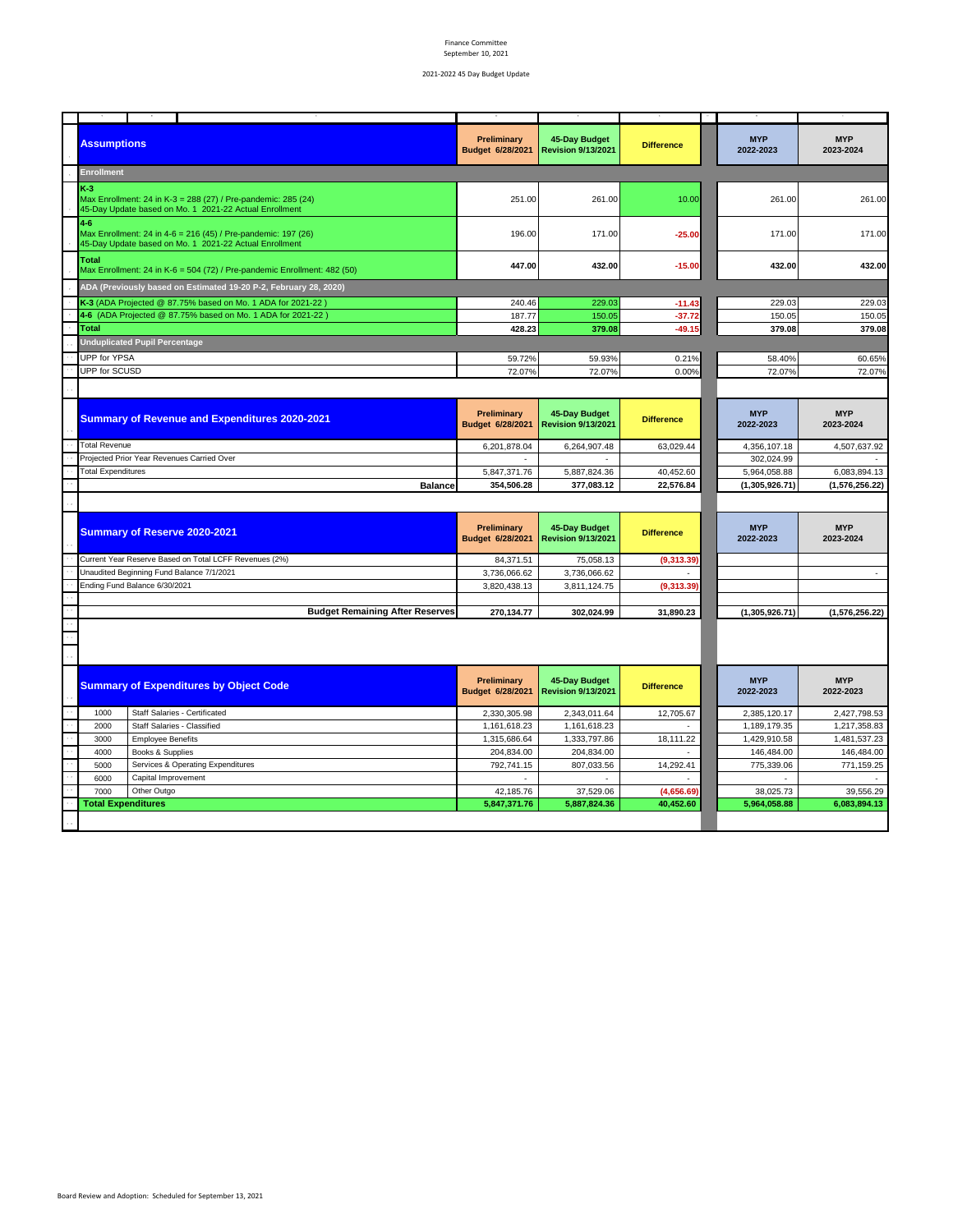|                         | Detail Presentation of the Proposed 45-Day Budget Compared to the Approved June 28, 2021 Preliminary Budget.                                                                                                                                                                                                                                                                                                                                                                                                                                                                                                                                                                                     |                                 |                                            |                   |                         |                         |
|-------------------------|--------------------------------------------------------------------------------------------------------------------------------------------------------------------------------------------------------------------------------------------------------------------------------------------------------------------------------------------------------------------------------------------------------------------------------------------------------------------------------------------------------------------------------------------------------------------------------------------------------------------------------------------------------------------------------------------------|---------------------------------|--------------------------------------------|-------------------|-------------------------|-------------------------|
| <b>Revenue</b>          |                                                                                                                                                                                                                                                                                                                                                                                                                                                                                                                                                                                                                                                                                                  | Preliminary<br>Budget 6/28/2021 | 45-Day Budget<br><b>Revision 9/13/2021</b> | <b>Difference</b> | <b>MYP</b><br>2022-2023 | <b>MYP</b><br>2022-2023 |
|                         | <b>Local Control Funding Formula</b>                                                                                                                                                                                                                                                                                                                                                                                                                                                                                                                                                                                                                                                             | 4,218,575.73                    | 3,752,906.36                               | (465, 669.38)     | 3,802,572.57            | 3.955.628.81            |
| $\overline{1}$          | In Lieu Prop Tax<br>@\$2,326.66 per ADA based upon 2020-21 P-2                                                                                                                                                                                                                                                                                                                                                                                                                                                                                                                                                                                                                                   | 996,336.31                      | 881,990.27                                 | (114, 346.03)     | 881,990.27              | 881,990.27              |
| $\overline{2}$          | <b>Educational Protection Act (EPA)</b><br>Calculated at 17% of (LCFF amount minus in lieu property tax amount). Quarterly<br>apportionments.                                                                                                                                                                                                                                                                                                                                                                                                                                                                                                                                                    | 717,157.87                      | 637,994.08                                 | (79, 163.79)      | 646,437.34              | 672,456.90              |
| 3                       | <b>State Aid</b><br>Balance. Regular apportionment schedule.                                                                                                                                                                                                                                                                                                                                                                                                                                                                                                                                                                                                                                     | 2,505,081.55                    | 2,232,922.00                               | (272, 159.55)     | 2,274,144.96            | 2,401,181.64            |
| $\overline{4}$          | Prior Year Adjustments                                                                                                                                                                                                                                                                                                                                                                                                                                                                                                                                                                                                                                                                           |                                 |                                            |                   |                         |                         |
|                         | <b>Other State Funding</b>                                                                                                                                                                                                                                                                                                                                                                                                                                                                                                                                                                                                                                                                       | 826,071.31                      | 835,371.12                                 | 9,299.82          | 322,460.61              | 322,669.11              |
| $\overline{1}$          | <b>Special Education State Entitlement (AB602 State)</b><br>2021-22 Rate (\$715 per Current Year P-2 ADA 379.08)<br>Per SSC Pocket Budget on 7/22/2021, previously \$625/ADA                                                                                                                                                                                                                                                                                                                                                                                                                                                                                                                     | 278,479.65                      | 271,042.20                                 | (7, 437.45)       | 240,336.72              | 240,336.72              |
| $\overline{2}$          | Lottery Unrestricted \$163/ADA<br>Per SSC Dartboard on 7/22/2021, previously \$150/ADA                                                                                                                                                                                                                                                                                                                                                                                                                                                                                                                                                                                                           | 64,233.90                       | 61,790.04                                  | (2, 443.86)       | 56,862.00               | 56,862.00               |
| 3                       | Lottery Restricted to instructional materials. \$65/ADA<br>Per SSC Dartboard on 7/22/2021, previously \$49/ADA                                                                                                                                                                                                                                                                                                                                                                                                                                                                                                                                                                                   | 20,983.07                       | 24,640.20                                  | 3,657.13          | 18,574.92               | 18,574.92               |
| $\overline{4}$          | Mandated Block Grant @ \$17.21 x prior year P-2 ADA of 461.69.<br>Per SSC Dartboard on 7/22/2021                                                                                                                                                                                                                                                                                                                                                                                                                                                                                                                                                                                                 | 7,945.68                        | 7,945.68                                   |                   | 6,686.97                | 6,895.47                |
| 5                       | In Person Instruction Learning (7422 / 8590)<br>IPI Grants may be used for any purpose consistent with providing in-person instruction for any<br>pupil participating in in-person instruction, including, but not limited to, COVID-19 testing,<br>cleaning and disinfection, personal protective equipment, ventilation and other school site<br>upgrades necessary for health and safety, salaries for certificated or classified employees<br>providing in-person instruction or services, and social and mental health support services<br>provided in conjunction with in-person instruction.<br><b>CDE Allocation Updated on 8/2021</b>                                                   | 146,292.00                      | 162,932.00                                 | 16,640.00         |                         |                         |
| 6                       | Expanded Learning Opportunity (7425 or 7126 / 8590)<br>ELO Grants shall be expended only for any of the following purposes: extending instructional<br>learning time, accelerating progress to close learning gaps, integrated pupil supports,<br>community learning hubs, supports for credit deficient pupils, additional academic services,<br>and training for school staff. LEAs are encouraged to engage, plan, and collaborate on<br>program operation with community partners and expanded learning programs, and leverage<br>existing behavioral health partnerships and Medi-Cal billing options, in the design and<br>implementation of services.<br>CDE Allocation Updated on 8/2021 | 308,137.00                      | 307,021.00                                 | (1, 116.00)       |                         |                         |
| <b>Federal Funding</b>  |                                                                                                                                                                                                                                                                                                                                                                                                                                                                                                                                                                                                                                                                                                  | 1,157,231.00                    | 1,676,630.00                               | 519.399.00        | 231,074.00              | 229,340.00              |
| $\mathbf{1}$            | Special Education Federal Entitlement (AB602 Federal)<br>PY 2020-21 enrollment of 482 x \$125 2020-21 Federal Rate<br>Amount here excludes Admin and set-aside fees; fees budgeted in spending.                                                                                                                                                                                                                                                                                                                                                                                                                                                                                                  | 60,250.00                       | 60,250.00                                  |                   | 54,000.00               | 54,000.00               |
| $\overline{2}$          | Title 1<br>Title I, Part A is a federal categorical program contained in the Consolidated Application. Its<br>purpose is to ensure that all children have a fair and equal opportunity to obtain a high-quality<br>education and reach, at a minimum, proficiency on the state content standards and<br>assessments.                                                                                                                                                                                                                                                                                                                                                                             | 133,347.00                      | 133,347.00                                 |                   | 133,347.00              | 133,347.00              |
| 3                       | Title 2<br>Title II, Part A, Supporting Effective Instruction, of the Elementary and Secondary Education<br>Act of 1965 (ESEA), as amended by the Every Student Succeeds Act (ESSA) (Public Law<br>114-95) funds are apportioned to local educational agencies (LEAs) to increase student<br>academic achievement through strategies focused on preparing, training, and recruiting high-<br>quality teachers, principals, or other school leaders.<br>CDE Allocation Updated on 8/2021                                                                                                                                                                                                          | 17,464.00                       | 13,540.00                                  | (3,924.00)        | 17,464.00               | 17,464.00               |
| $\overline{\mathbf{4}}$ | Title 3<br>EL and immigrant student funds must be used to increase the ELP of EL and immigrant<br>students by providing language instruction educational programs and access to challenging<br>State academic standards. These programs must also provide effective professional<br>development to teachers, principals, administrators, and other school or community-based<br>organizational personnel. (Title III, Section 3115)<br>CDE Allocation Updated on 8/2021 based on 139 ELL Learners                                                                                                                                                                                                | 14,529.00                       | 16,263.00                                  | 1,734.00          | 16.263.00               | 14,529.00               |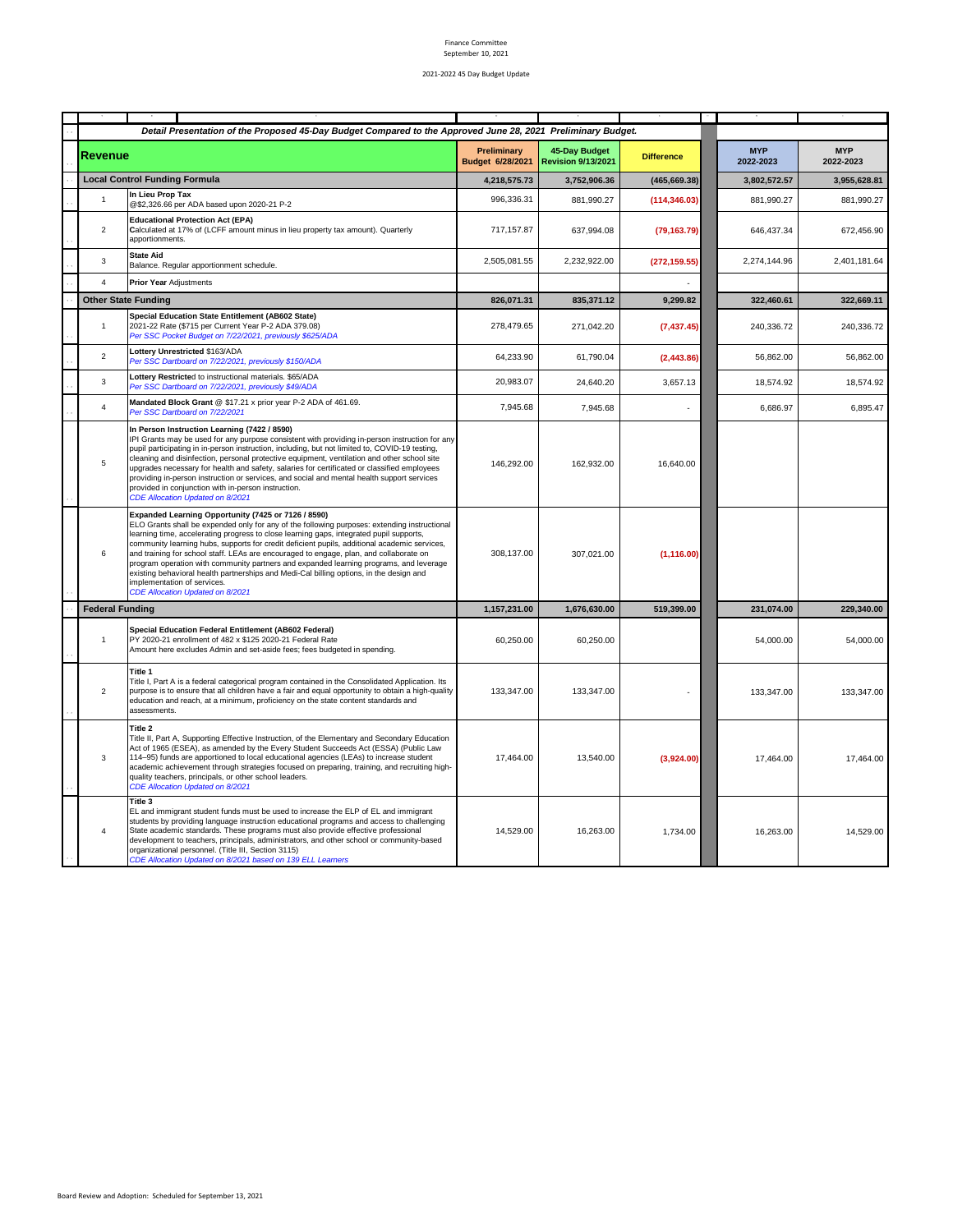|                      | <b>Federal Funding Continued.</b>                                                                                                                                                                                                                                                                                                                                                                                                                                                                                                                                                                  | Preliminary<br>Budget 6/28/2021 | 45-Day Budget<br><b>Revision 9/13/2021</b> | <b>Difference</b>        | <b>MYP</b><br>2022-2023 | <b>MYP</b><br>2022-2023 |
|----------------------|----------------------------------------------------------------------------------------------------------------------------------------------------------------------------------------------------------------------------------------------------------------------------------------------------------------------------------------------------------------------------------------------------------------------------------------------------------------------------------------------------------------------------------------------------------------------------------------------------|---------------------------------|--------------------------------------------|--------------------------|-------------------------|-------------------------|
| 5                    | Title 4<br>Title IV, Part A, Subpart 1, Student Support and Academic Enrichment, of the Elementary and<br>Secondary Education Act of 1965 (ESEA), as amended by the Every Student Succeeds Act<br>(ESSA) (Public Law 114-95) funds are apportioned to local educational agencies (LEAs) to<br>increase the capacity to meet the goals of the ESSA by providing all students with access to a<br>well-rounded education, improving school conditions for student learning, and improving use<br>of technology in order to improve the academic achievement and digital literacy of all<br>students. | 10.000.00                       | 10.000.00                                  |                          | 10,000.00               | 10,000.00               |
| 6                    | <b>ESSER I</b><br>LEAs can use ESSER I funds for any activities authorized by the Elementary and Secondary<br>Education Act of 1965 (ESEA) as amended by the Every Student Succeeds Act of 2000<br>(ESSA), Individuals with Disabilities Education Act (IDEA), the Adult Education and Family<br>Literacy Act, the Perkins CTE Act, or the McKinney-Vento Homeless Assistance Act.<br>Additional information about the allowable uses of funds can be found on the ESSER I<br>Funding web page. CDE Allocation Updated on 5/2021                                                                   |                                 | 110.554.00                                 | 110.554.00               |                         |                         |
| $\overline{7}$       | <b>ESSER II</b><br>The ESSER II Funds can be used in much the same way as the ESSER I Funds under the<br>Coronavirus Aid, Relief, and Economic Security (CARES) Act. The difference is that with<br>ESSER II there are more defined allowable uses.<br><b>CDE Allocation Updated on 7/2021</b>                                                                                                                                                                                                                                                                                                     |                                 | 410.374.00                                 | 410.374.00               |                         |                         |
| 8                    | <b>ESSER III</b><br>The ESSER III Funds can be used in much the same way as the ESSER I Funds under the<br>CARES Act and ESSER II Funds under the CRRSA Act.<br><b>CDE Allocation Updated on 8/2021</b>                                                                                                                                                                                                                                                                                                                                                                                            | 921,641.00                      | 922.302.00                                 | 661.00                   |                         |                         |
|                      | 4. Other Funding - grants & donations                                                                                                                                                                                                                                                                                                                                                                                                                                                                                                                                                              |                                 |                                            | $\overline{\phantom{a}}$ |                         |                         |
|                      |                                                                                                                                                                                                                                                                                                                                                                                                                                                                                                                                                                                                    |                                 |                                            |                          |                         |                         |
|                      |                                                                                                                                                                                                                                                                                                                                                                                                                                                                                                                                                                                                    |                                 |                                            |                          |                         |                         |
| <b>Total Revenue</b> |                                                                                                                                                                                                                                                                                                                                                                                                                                                                                                                                                                                                    | 6,201,878.04                    | 6,264,907.48                               | 63,029.44                | 4,356,107.18            | 4,507,637.92            |
|                      |                                                                                                                                                                                                                                                                                                                                                                                                                                                                                                                                                                                                    |                                 |                                            |                          | 1,908,800.30            | 1,757,269.56            |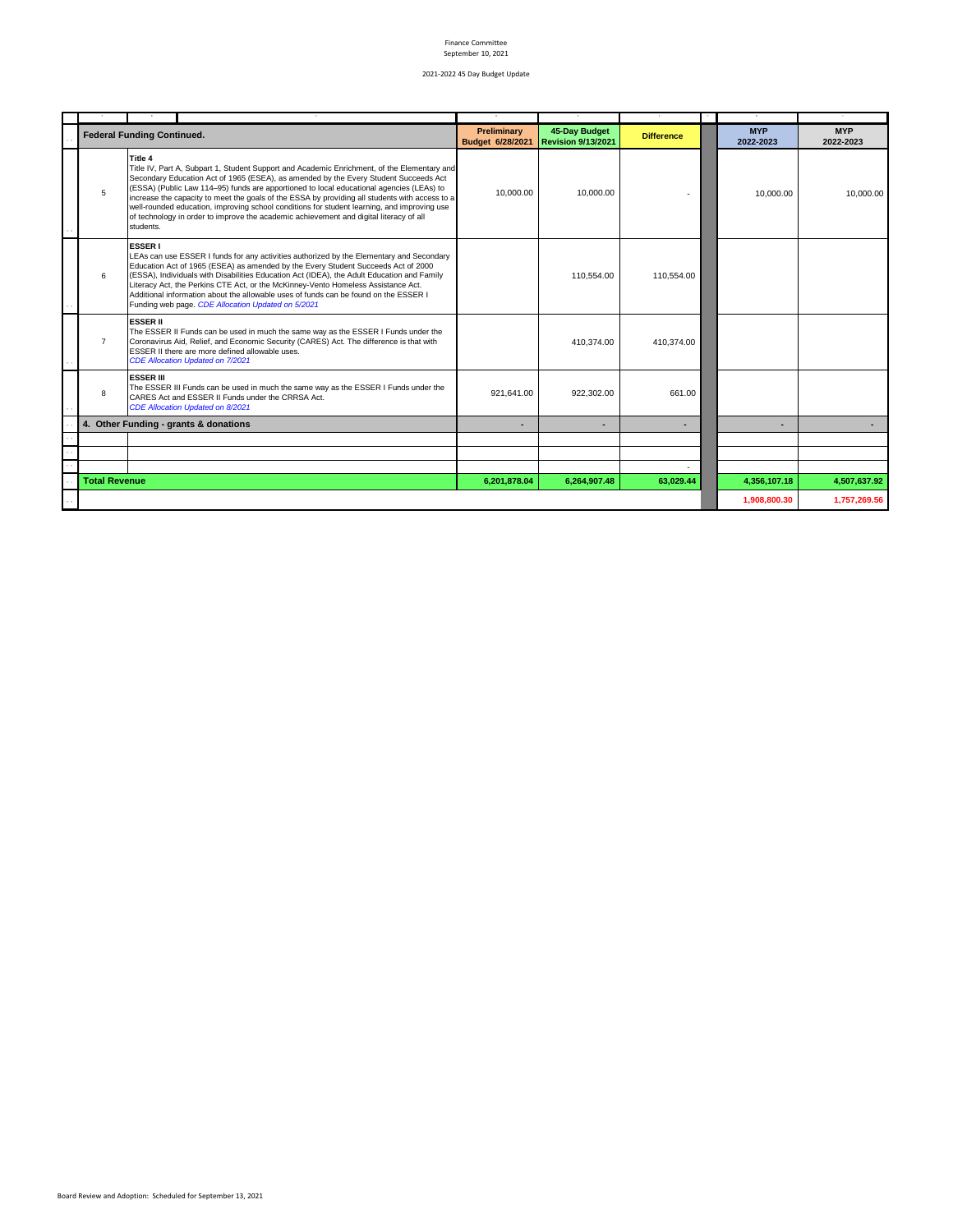| <b>Expenditures</b> |                                    |                                                                                                                                                                                                                                                                                                                                                                                                                                                                                                                                                                            | Preliminary<br>Budget 6/28/2021 | 45-Day Budget<br><b>Revision 9/13/2021</b> | <b>Difference</b> | <b>MYP</b><br>2022-2023 | <b>MYP</b><br>2023-2024 |
|---------------------|------------------------------------|----------------------------------------------------------------------------------------------------------------------------------------------------------------------------------------------------------------------------------------------------------------------------------------------------------------------------------------------------------------------------------------------------------------------------------------------------------------------------------------------------------------------------------------------------------------------------|---------------------------------|--------------------------------------------|-------------------|-------------------------|-------------------------|
|                     |                                    | 1000 Certificated Staff Salaries 2021-2022                                                                                                                                                                                                                                                                                                                                                                                                                                                                                                                                 |                                 |                                            |                   |                         |                         |
| LCAP<br>G1/A1       | 1101                               | 21 Core Teacher Salaries<br>180 days per year                                                                                                                                                                                                                                                                                                                                                                                                                                                                                                                              | \$<br>1,519,172.36              | \$<br>1,529,389.79                         | 10,217.43         | 1,557,601.11            | 1,588,570.40            |
|                     | 1102                               | Day-to-Day Substitute - Certificated Assignments<br>Paid here if using UCSC sub or under 5899.1 Contracted Services for DirectEd.<br>The Education Team, etc. Unused sick leave balances at the end of the school<br>year is provided back to employees as an Attendance Stipend.<br>Budgeted at \$26.00/hr. x 6.5 hr./day = \$169/ per day<br>21 teachers x 10 sick days x $$169$ per day = $$35,490$                                                                                                                                                                     | \$<br>35,490.00                 | 35,490.00                                  |                   | 35,490.00               | 35,490.00               |
| LCAP<br>G4/A5       | 1102                               | Substitutes to administer ELPAC Initial and Summative Assessment<br>Paid here if using UCSC sub or under 5899.1 Contracted Services for DirectEd,<br>The Education Team, etc.<br>Initial Testing: 3 subs for 4 days<br>Summative Testing: 3 subs for 8 days<br>3 subs x \$26.00/hr. x 6 hr./day x 12 days = \$5,616                                                                                                                                                                                                                                                        | \$<br>5,616.00                  | 5,616.00                                   |                   | 5,616.00                | 5,616.00                |
| LCAP<br>G1/A18      | 1102                               | Substitutes to cover for Teacher Induction Mentors<br>Release mentor teachers to perform classroom observations and feedback.<br>Paid here if using UCSC sub or under 5899 Contracted Services for DirectEd,<br>The Education Team, etc.<br>3 sub x $$26.00/hr. x 6 hours x 5 days = $2,340$                                                                                                                                                                                                                                                                               | 2,340.00                        | 2,340.00                                   |                   | 2,340.00                | 2,340.00                |
| LCAP<br>G5/A4       | 1105                               | Two Non-Core Certificated Hmong Language Development (HLD) Teacher<br><b>Salaries</b><br>Budgeted at Row 1, Col A - \$62,400 + 180 days per year                                                                                                                                                                                                                                                                                                                                                                                                                           | 124,800.00                      | 127,288.24                                 | 2,488.24          | 131,634.22              | 133,528.56              |
|                     | 1105-1                             | Day-to-Day Substitute-Non-Core Cert. Assignments<br>Paid here if using UCSC sub or under 5899.1 Contracted Services for DirectEd,<br>The Education Team, etc. Unused sick leave balances at the end of the school<br>year is provided back to employees as an Attendance Stipend.<br>Budgeted at \$26.00/hr. x 6.5 hr./day = \$169/ per day<br>2 teachers x 10 sick days x \$169 per day = \$3,380                                                                                                                                                                         | 3,380.00                        | 3,380.00                                   |                   | 3,380.00                | 3,380.00                |
| LCAP<br>G1/A18      | 1106-2                             | New Teacher Induction Mentor Teacher Stipend<br>Secure an induction program, site coordinator, and mentor teachers to provide<br>induction support to five new teachers.<br>Paid here if using UCSC teacher or 5899 for 1099 Contracts.<br>\$1,800 per probationary teacher x 5 teachers = \$9,000 plus 1 site coordinator<br>$x $1,800 = $1,800 = $10,800$                                                                                                                                                                                                                | 10,800.00                       | 10,800.00                                  |                   | 10,800.00               | 10,800.00               |
| LCAP<br>G1/A19      | 1106-2                             | <b>Head Teacher Stipend</b><br>Teachers used to fill in for administrators in their absence as needed and paid<br>as a stipend in June.<br>\$1,200/year divided equally among participating head teachers.                                                                                                                                                                                                                                                                                                                                                                 | 1,200.00                        | 1,200.00                                   |                   | 1,200.00                | 1,200.00                |
|                     | 1106-3                             | <b>End of Year Attendance Stipend</b><br>Stipend provided to certificated staff at the end of the academic year for<br>unused sick days. This budget is reduced by associated sub costs incurred<br>under expense codes 1102 sub salaries and 5989.1 contracted sub services.<br>Budgeted at 25 teachers x 10 days x $$140 = $35,000$<br>Core: 21 teachers x 10 days x \$140/ day = \$29,400<br>Non-Core Cert.: 2 teachers x 10 days x \$140/day = \$2,800<br>RSP: 1 teacher x 10 days x $$140$ /day = \$1,400<br>Speech: 1 pathologist x 10 days x $$140$ /day = $$1,400$ |                                 |                                            |                   |                         |                         |
|                     | 1106-4                             | <b>Certificated Medical Waiver Stipend</b><br>Stipend provided to employees opting out from medical insurance for the year.<br>Estimated at 3 staff.<br>Budgeted at $$125x11mo.x 3 staff = $4,125$                                                                                                                                                                                                                                                                                                                                                                         | 4,125.00                        | 4,125.00                                   |                   | 4,125.00                | 4,125.00                |
|                     | 1106-5                             | Split Pay Stipend - CORE<br>Paid to grade level teachers who cover another class or part of another class in<br>emergency situations.<br>Budgeted at \$26.00/hr. x 6.5 hr./day = \$169/ per day<br>21 teachers x 3 sick days x \$169 per day = \$10,647                                                                                                                                                                                                                                                                                                                    | 10,647.00                       | 10,647.00                                  |                   | 10,647.00               | 10,647.00               |
| LCAP<br>G1/A12      | 1107                               | Resource Specialist Program (RSP) Teacher<br>Budgeted at Step 5, Col. C - \$70,472 (180 days per year)                                                                                                                                                                                                                                                                                                                                                                                                                                                                     | 70,472.09                       | 70,472.09                                  |                   | 72,292.30               | 74,176.04               |
|                     | 1102                               | Day-to-Day Substitute - RSP<br>Paid here if using UCSC sub or under 5899.1 Contracted Services for DirectEd,<br>The Education Team, etc. Unused sick leave balances at the end of the school<br>year is provided back to employees as an Attendance Stipend.<br>Budgeted at \$29.00/hr. x 6.5 hr./day = \$188.50/ per day<br>1 teacher x 10 sick days x \$1188.50 per day = \$1,885.00                                                                                                                                                                                     | 1,885.00                        | 1,885.00                                   |                   | 1,885.00                | 1,885.00                |
|                     | 1100 - Certificated Staff Salaries |                                                                                                                                                                                                                                                                                                                                                                                                                                                                                                                                                                            | 1,789,927.45                    | 1,802,633.11                               | 12.705.67         | 1,837,010.64            | 1,871,758.00            |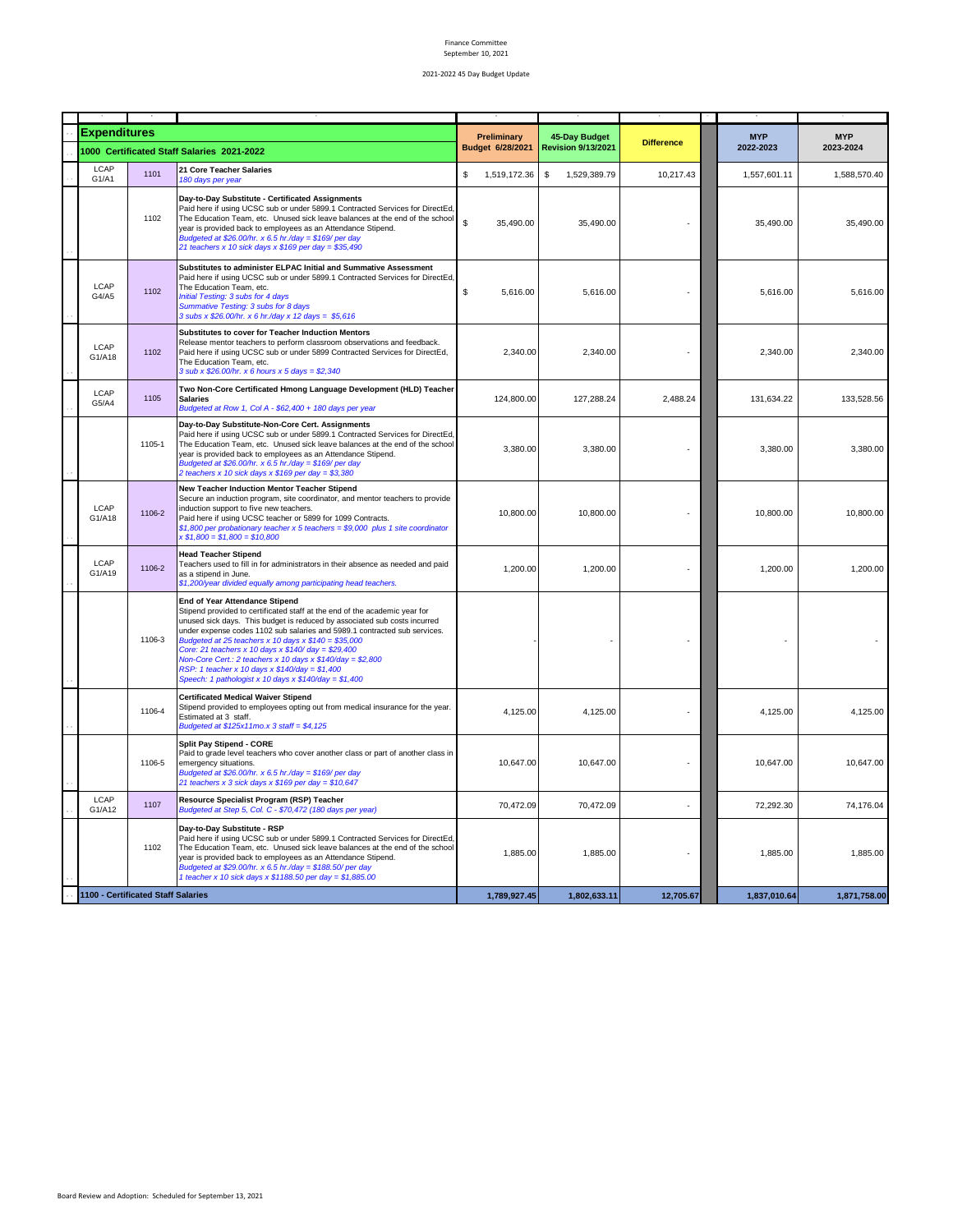|                                                    |        | 1000 Certificated Staff Salaries Continued                                                                                                                                                                                                                                                                                                                                                    | <b>Preliminary</b><br>Budget 6/28/2021 | 45-Day Budget<br><b>Revision 9/13/2021</b> | <b>Difference</b> | <b>MYP</b><br>2022-2023 | <b>MYP</b><br>2022-2023 |
|----------------------------------------------------|--------|-----------------------------------------------------------------------------------------------------------------------------------------------------------------------------------------------------------------------------------------------------------------------------------------------------------------------------------------------------------------------------------------------|----------------------------------------|--------------------------------------------|-------------------|-------------------------|-------------------------|
| LCAP<br>G1/A13                                     | 1210   | <b>Speech Pathologist</b><br>Budgeted at Step 5, Col. C - \$76,312 (180 days per year)                                                                                                                                                                                                                                                                                                        | 76,312.00                              | 76,312.00                                  |                   | 79,324.00               | 82,336.00               |
|                                                    | 1102   | Day-to-Day Substitute - Speech Pathologist<br>Paid here if using UCSC sub or under 5899.1 Contracted Services for DirectEd,<br>The Education Team, etc. Unused sick leave balances at the end of the<br>school year is provided back to employees as an Attendance Stipend.<br>Budgeted at \$32.00/hr. x 6.5 hr./day = \$208/ per day<br>1 teacher x 10 sick days x $$169$ per day = $$2,080$ | 2,080.00                               | 2,080.00                                   |                   | 2,080.00                | 2,080.00                |
|                                                    |        | 1200 - Other Certificated Staff Salaries                                                                                                                                                                                                                                                                                                                                                      | 78,392.00                              | 78,392.00                                  |                   | 81,404.00               | 84,416.00               |
| LCAP<br>G1/A9                                      | 1311   | <b>Principal Salary</b><br>Budgeted same as FY 2020-2021                                                                                                                                                                                                                                                                                                                                      | 115,769.38                             | 115,769.38                                 |                   | 115,769.38              | 115,769.38              |
| LCAP<br>G1/A10                                     | 1321   | <b>Assistant Principal</b><br>Budgeted same as FY 2020-2021                                                                                                                                                                                                                                                                                                                                   | \$<br>81,608.00                        | 81.608.00                                  |                   | 81,608.00               | 81,608.00               |
| LCAP<br>G1/A15                                     | 1312   | Superintendent<br>Budgeted same as FY 2020-2021                                                                                                                                                                                                                                                                                                                                               | \$<br>154,545.15                       | 154,545.15                                 |                   | 154,545.15              | 154,545.15              |
|                                                    | 1106-4 | <b>Certificated Medical Waiver Stipend</b><br>Stipend provided to employees opting out from medical insurance for the year.<br>Estimated at 3 Administrators.<br>Budgeted at $$125 x 11mo. X 3 staff = $4,125$                                                                                                                                                                                | \$<br>4,125.00                         | 4,125.00                                   |                   | 4.125.00                | 4,125.00                |
|                                                    |        | 1300 - Certificated Administrators' Salaries                                                                                                                                                                                                                                                                                                                                                  | 356,047.53                             | 356.047.53                                 |                   | 356.047.53              | 356,047.53              |
| LCAP<br>G1/A11                                     | 1900   | <b>Special Education Director</b><br>Budgeted at Step 1, Col. 4 - \$105,939                                                                                                                                                                                                                                                                                                                   | \$<br>105,939.00                       | 105.939.00                                 |                   | 110.658.00              | 115,577.00              |
| 1900 - Other Certificated Administrators' Salaries |        | 105,939.00                                                                                                                                                                                                                                                                                                                                                                                    | 105,939.00                             |                                            | 110,658.00        | 115,577.00              |                         |
| <b>Total 1000 Series</b>                           |        | 2,330,305.98                                                                                                                                                                                                                                                                                                                                                                                  | 2,343,011.64                           | 12,705.67                                  | 2,385,120.17      | 2,427,798.53            |                         |
|                                                    |        |                                                                                                                                                                                                                                                                                                                                                                                               |                                        |                                            |                   |                         |                         |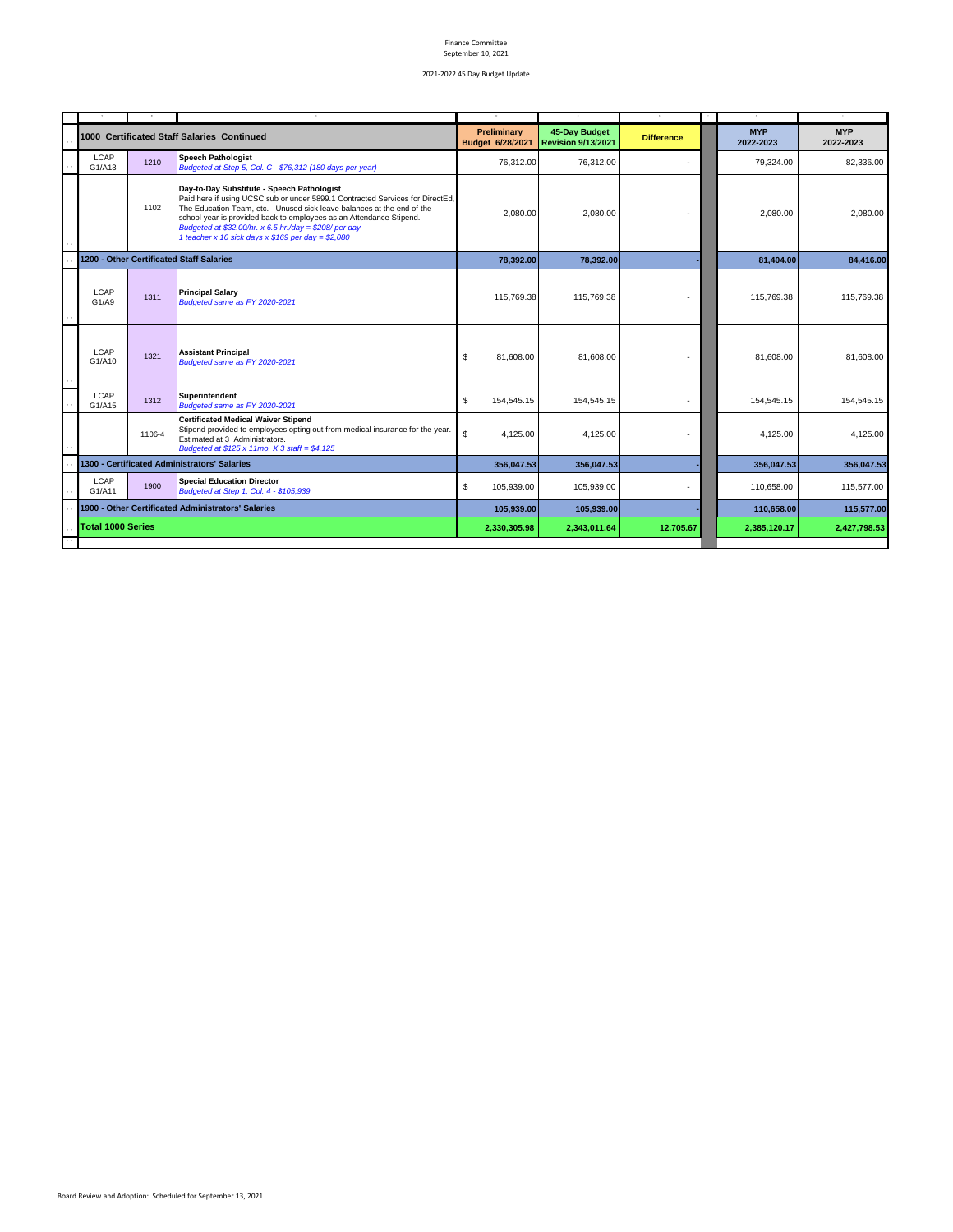|                      |        | 2000 Staff Salaries - Classified 2021-2022                                                                                                                                                                                                                                                                                                                 | Preliminary<br>Budget 6/28/2021 | 45-Day Budget<br><b>Revision 9/13/2021</b> | <b>Difference</b> | <b>MYP</b><br>2022-2023 | <b>MYP</b><br>2022-2023 |
|----------------------|--------|------------------------------------------------------------------------------------------------------------------------------------------------------------------------------------------------------------------------------------------------------------------------------------------------------------------------------------------------------------|---------------------------------|--------------------------------------------|-------------------|-------------------------|-------------------------|
| <b>LCAP</b><br>G5/A4 | 2101   | One Non-Core, Non-Certificated Hmong Language Development (HLD)<br><b>Teacher Salary</b>                                                                                                                                                                                                                                                                   | 46.042.80                       | 46.042.80                                  |                   | 46,501.60               | 46.501.60               |
| <b>LCAP</b><br>G5/A4 | 2101   | Three Non-Core Non-Certificated Movement Teacher Salaries<br>PE, Dance & Tae Kwon Do                                                                                                                                                                                                                                                                       | 131,803.20                      | 131,803.20                                 |                   | 132,667.20              | 133,516.80              |
|                      | 2103   | Day-to-Day Substitute-Non-Certificated Assignments<br>Paid here if using UCSC sub or under 5899.2 Contracted Services for DirectEd,<br>The Education Team, etc. Unused sick leave balances at the end of the school<br>year is provided back to employees as an Attendance Stipend.<br>Budgeted at 4 teachers x 80 sick hours x \$26.00 per hour = \$8,320 | 8,320.00                        | 8,320.00                                   |                   | 8,320.00                | 8,320.00                |
|                      | 2105-3 | End of Year Attendance Stipend - HLD<br>Stipend provided to non-certificated staff at the end of the academic year for<br>unused sick hours. This budget is reduced by associated sub costs incurred for<br>qualified non-certificated positions.<br>Budgeted at 1 F/T HLD teacher x 80 hrs. x \$15.00/hr. = \$1,200                                       |                                 |                                            |                   |                         |                         |
|                      | 2105-3 | End of Year Attendance Stipend - Movement<br>Stipend provided to non-certificated staff at the end of the academic year for<br>unused sick hours. This budget is reduced by associated sub costs incurred for<br>qualified non-certificated positions.<br>Budgeted at 3 F/T Movement teachers x 80 hrs. x \$15.00/hr. = \$3,600                            |                                 |                                            |                   |                         |                         |
|                      | 2105-3 | End of Year Attendance Stipend - Instructional Aides<br>Stipend provided to non-certificated staff at the end of the academic year for<br>unused sick hours. This budget is reduced by associated sub costs incurred for<br>qualified non-certificated positions.<br>Budgeted at 21 F/T IA positions x 80 hrs. x \$15.00/hr. = \$25,200                    |                                 |                                            |                   |                         |                         |
|                      | 2105-3 | End of Year Attendance Stipend - Custodial<br>Stipend provided to support staff at the end of the academic year for unused<br>sick hours. This budget is reduced by associated sub costs incurred for<br>qualified non-certificated positions.<br>Budgeted at 2 F/T staff x 80 hrs. x \$15.00/hr. = \$2,400                                                |                                 |                                            |                   |                         |                         |
|                      | 2105-3 | End of Year Attendance Stipend - LVN<br>Stipend provided to support staff at the end of the academic year for unused<br>sick hours. This budget is reduced by associated sub costs incurred for<br>qualified non-certificated positions.<br>Budgeted at 1 F/T staff x 80 hrs. x \$15.00/hr. = \$1,200                                                      |                                 |                                            |                   |                         |                         |
|                      | 2105-3 | End of Year Attendance Stipend - Clerical<br>Stipend provided to support staff at the end of the academic year for unused<br>sick hours. This budget is reduced by associated sub costs incurred for<br>qualified non-certificated positions.<br>Budgeted at $3 F/T$ staff x 80 hrs. x \$15.00/hr. = \$3,600                                               |                                 |                                            |                   |                         |                         |
|                      | 2105-3 | End of Year Attendance Stipend - ATT Program Mgr.<br>Stipend provided to non-certificated staff at the end of the academic year for<br>unused sick hours. This budget is reduced by associated sub costs incurred for<br>qualified non-certificated positions.<br>Budgeted at 1 P/T staff x 24 hrs. x $$15.00/hr. = $360$                                  |                                 |                                            |                   |                         |                         |
|                      | 2105-3 | End of Year Attendance Stipend - Yard Supervisors<br>Stipend provided to support staff at the end of the academic year for unused<br>sick hours. This budget is reduced by associated sub costs incurred for<br>qualified non-certificated positions.<br>Budgeted at 4 P/T staff x 24 hrs. x \$15.00/hr. = \$1,440                                         |                                 |                                            |                   |                         |                         |
|                      | 2105-6 | Split Pay Stipend - HLD & Movement<br>Paid to grade level teachers who cover another class or part of another class in<br>emergency situations.<br>Budgeted at \$26.00/hr. x 6.5 hr./day = \$169/ per day<br>4 teachers (1 HLD + 3 Movement) x 10 sick days x \$169 per day = \$6,760                                                                      | 6,760.00                        | 6,760.00                                   |                   | 6,760.00                | 6,760.00                |
|                      | 2105-6 | Split Pay Stipend - Instructional Aides<br>Paid to grade level teachers who cover another class or part of another class in<br>emergency situations.<br>Budgeted at \$26.00/hr. x 2.5 hr./day = \$65/ per day<br>21 IA's x 3 days x \$65/per day = \$4,095                                                                                                 | 4,095.00                        | 4,095.00                                   |                   | 4,095.00                | 4,095.00                |
|                      | 2105-4 | Non Certificated Medical Waiver Stipend<br>\$125/mo. for 11 months when medical insurance waiver is elected by<br>employee.<br>Estimated at 4 non certificated staff x $$125x11mo. = $5,500$                                                                                                                                                               | 5,500.00                        | 5,500.00                                   |                   | 5,500.00                | 5,500.00                |
| <b>LCAP</b><br>G5/A6 | 2120   | 21 F/T Instructional Aides (IA) Salaries<br>8 hours per day x 175 days per year                                                                                                                                                                                                                                                                            | 479,164.00                      | 479,164.00                                 |                   | 501,802.00              | 525,518.00              |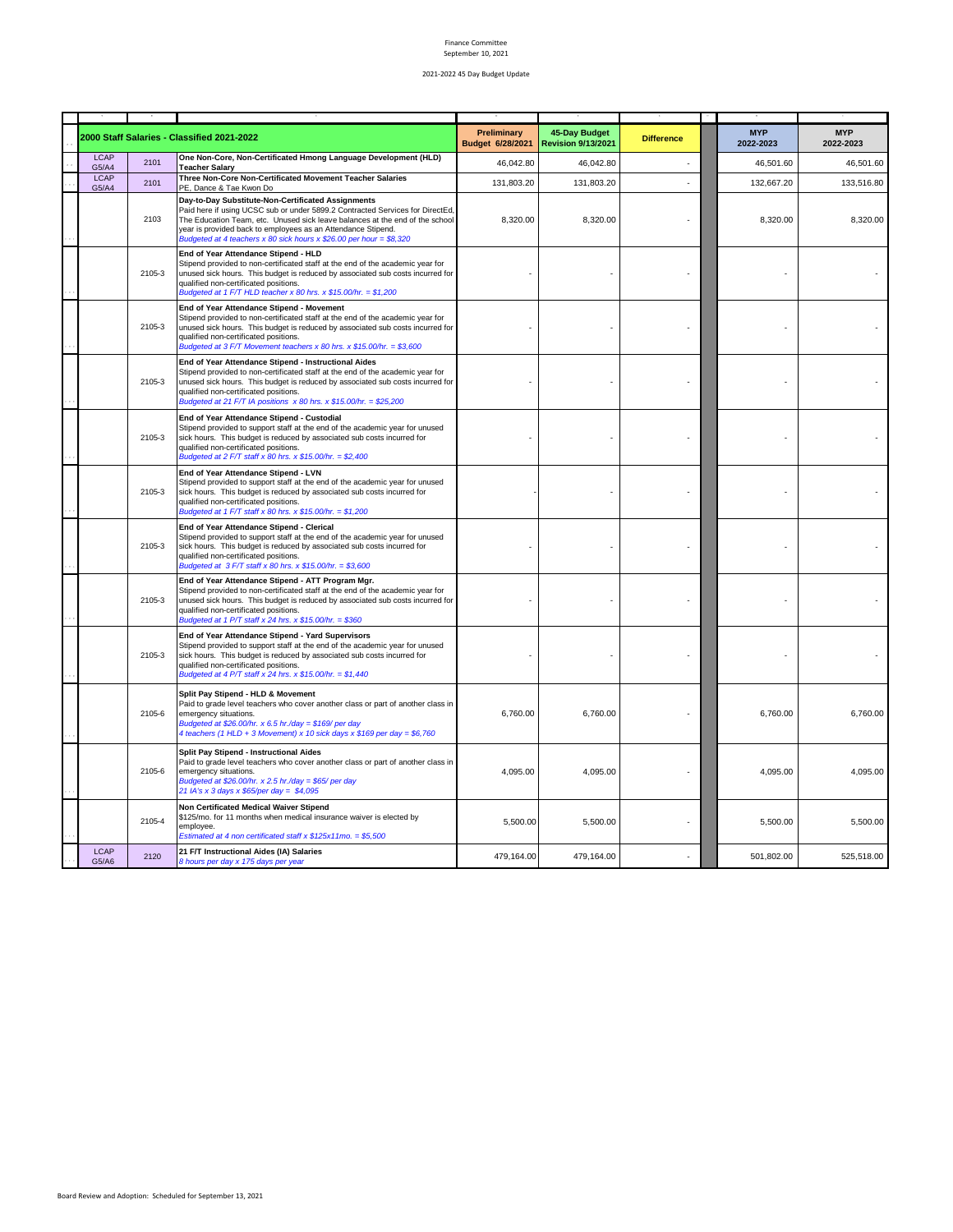|                       |                                   | 2000 Staff Salaries - Classified 2021-2022 Continued                                                                                                                                                                                                                                                                                                                                                                                                            | Preliminary<br>Budget 6/28/2021 | <b>45-Day Budget</b><br><b>Revision 9/13/2021</b> | <b>Difference</b> | <b>MYP</b><br>2022-2023 | <b>MYP</b><br>2022-2023 |
|-----------------------|-----------------------------------|-----------------------------------------------------------------------------------------------------------------------------------------------------------------------------------------------------------------------------------------------------------------------------------------------------------------------------------------------------------------------------------------------------------------------------------------------------------------|---------------------------------|---------------------------------------------------|-------------------|-------------------------|-------------------------|
|                       | 2803                              | Instructional Aides PD/Training Pay (ATT Redesign)<br>In alignment to the ATT Redesign Plan approved by Academy Council on<br>December 1, 2020. IA staff will receive professional development opportunities<br>throughout the school year as specified in the ATT Redesign Plan.<br>An additional 10 days is budgeted for this group of staff to receive PD and<br>training on Moby Max.<br>\$15.00/hr. x8 hrs. x 10 days of PD/Training x 21 staff = \$25,200 | 25,200.00                       | 25,200.00                                         |                   | 25,200.00               | 25,200.00               |
|                       | 2120                              | <b>Pre-Kindergarten Assessments</b><br>6 Instructional Aides x 6 hours per day x 2 Fridays $@$15/hour = $1080$                                                                                                                                                                                                                                                                                                                                                  | 1,080.00                        | 1,080.00                                          |                   | 1,080.00                | 1,080.00                |
|                       | 2121                              | Day-to-Day Substitute-IA's<br>Paid here if using UCSC sub or under 5899.2 Contracted Services for DirectEd,<br>The Education Team, etc. Unused sick leave balances at the end of the school<br>year is provided back to employees as an Attendance Stipend.<br>80 hrs. x 21 IA's x \$15 = \$25,200                                                                                                                                                              | 25,200.00                       | 25,200.00                                         |                   | 25200                   | 25200                   |
|                       |                                   | 2100 - Classified Instructional Salaries                                                                                                                                                                                                                                                                                                                                                                                                                        | 733,165.00                      | 733,165.00                                        |                   | 757,125.80              | 781,691.40              |
| LCAP<br>G3/A2         | 2221                              | <b>Plant Manager Salary</b><br>hour days x 244 days per year                                                                                                                                                                                                                                                                                                                                                                                                    | 44,064.24                       | 44.064.24                                         |                   | 44,064.24               | 44,064.24               |
| LCAP<br>G3/A2         | 2222                              | <b>Custodian Salary</b><br>8 hour days x 244 days per year                                                                                                                                                                                                                                                                                                                                                                                                      | 37,654.08                       | 37.654.08                                         |                   | 38,610.56               | 39,371.84               |
| <b>LCAP</b><br>G3/A2  | 2223                              | Day-to-Day Substitute - Custodial<br>Paid here if using UCSC sub or under 5899.2 Contracted Services. Unused<br>sick leave balances at the end of the school year is provided back to<br>employees as an Attendance Stipend.<br>80 hrs. x 2 staff x \$15 = \$2,400                                                                                                                                                                                              | 2,400.00                        | 2,400.00                                          |                   | 2,400.00                | 2,400.00                |
|                       | 2223                              | Day-to-Day Substitute - Custodial Summer Cleanup<br>There is approximately 21 days from the last day of school to the first day of<br>the new academic year. Hire one additional substitute to support custodial staff<br>with the cleanup of the school.<br>\$15/hr. x 8 hrs. x 13 days = \$1,560                                                                                                                                                              | 1,560.00                        | 1,560.00                                          |                   | 1,560.00                | 1,560.00                |
| <b>LCAP</b><br>G3/A4  | 2224                              | <b>License Vocational Nurse Salary</b><br>Alternative Workweek Schedule 9/4 + 4 x 220 days per year.                                                                                                                                                                                                                                                                                                                                                            | 49,948.80                       | 49,948.80                                         |                   | 49,948.80               | 49,948.80               |
|                       | 2230                              | End of Year Attendance Stipend - Custodial<br>Stipend provided to support staff at the end of the academic year for unused<br>sick hours. This budget is reduced by associated sub costs incurred for<br>qualified non-certificated positions.<br>Budgeted at 2 F/T staff x 80 hrs. x \$15.00/hr. = \$2,400                                                                                                                                                     |                                 |                                                   |                   |                         |                         |
|                       | 2230                              | End of Year Attendance Stipend - Nurse<br>Stipend provided to support staff at the end of the academic year for<br>unused sick hours. This budget is reduced by associated sub costs<br>incurred for qualified non-certificated positions<br>80 hrs. x \$15/hr. = \$1,200 hrs.                                                                                                                                                                                  |                                 |                                                   |                   |                         |                         |
|                       | 2200 - Classified Support Staff   |                                                                                                                                                                                                                                                                                                                                                                                                                                                                 | 135,627.12                      | 135,627.12                                        |                   | 136,583.60              | 137,344.88              |
| <b>LCAP</b><br>G1/A16 | 2300                              | <b>Chief Financial Officer</b><br>Budgeted same as FY 2020-2021                                                                                                                                                                                                                                                                                                                                                                                                 | 106.079.79                      | 106.079.79                                        |                   | 106,079.79              | 106,079.79              |
|                       |                                   | 2300 - Classified Administrators' Salaries                                                                                                                                                                                                                                                                                                                                                                                                                      | 106,079.79                      | 106,079.79                                        |                   | 106,079.79              | 106,079.79              |
| <b>LCAP</b><br>G1/A14 | 2403                              | Admin Sr. Clerk Salary<br>Alternative Workweek Schedule 9/4/ + 4 x 239 days per year                                                                                                                                                                                                                                                                                                                                                                            | 40,190.24                       | 40,190.24                                         |                   | 40,190.24               | 40,190.24               |
| <b>LCAP</b><br>G6/A2  | 2403                              | <b>Attendance Clerk Salary</b><br>Alternative Workweek Schedule 9/4/ + 4 x 239 days per year                                                                                                                                                                                                                                                                                                                                                                    | 40,190.24                       | 40,190.24                                         |                   | 40,190.24               | 40,190.24               |
| <b>LCAP</b><br>G1/A17 | 2404                              | <b>Administrative Secretary Salary</b><br>Alternative Workweek Schedule 9/4/ + 4 x 239 days per year                                                                                                                                                                                                                                                                                                                                                            | 42,484.64                       | 42,484.64                                         |                   | 43,976.00               | 45,505.60               |
| <b>LCAP</b><br>G5/A3  | 2402-1                            | <b>Clerical Support</b><br>To provide an initial support on the entering of teacher-created assessment<br>data into YPSA Goal Attainment Data Chart.<br>\$16.00/hr. x 8 hrs. x 4 days per month x 11 months = \$5,632                                                                                                                                                                                                                                           | 5,632.00                        | 5,632.00                                          |                   | 5,632.00                | 5,632.00                |
|                       | 2402-1                            | Day-to-Day Substitute - Clerical<br>Paid here if using UCSC sub or under 5899.2 Contracted Services. Unused<br>sick leave balances at the end of the school year is provided back to<br>employees as an Attendance Stipend.<br>80 hrs. x 3 staff x \$16 = \$3,840 less End of Year Attendance Stipend budgeted<br>of \$3,600 in 2230.                                                                                                                           | 3,840.00                        | 3,840.00                                          |                   | 3,840.00                | 3,840.00                |
|                       | 2405-1                            | End of Year Attendance Stipend - Clerical<br>Stipend provided to support staff at the end of the academic year for unused<br>sick hours. This budget is reduced by associated sub costs incurred for<br>qualified non-certificated positions.<br>$\frac{1}{2}$ at 3 F/T staff x 80 hrs. x \$15.00/hr. = \$3,600                                                                                                                                                 |                                 |                                                   |                   |                         |                         |
|                       | 2400 - Clerical & Office Salaries |                                                                                                                                                                                                                                                                                                                                                                                                                                                                 | 132,337.12                      | 132,337.12                                        |                   | 133,828.48              | 135,358.08              |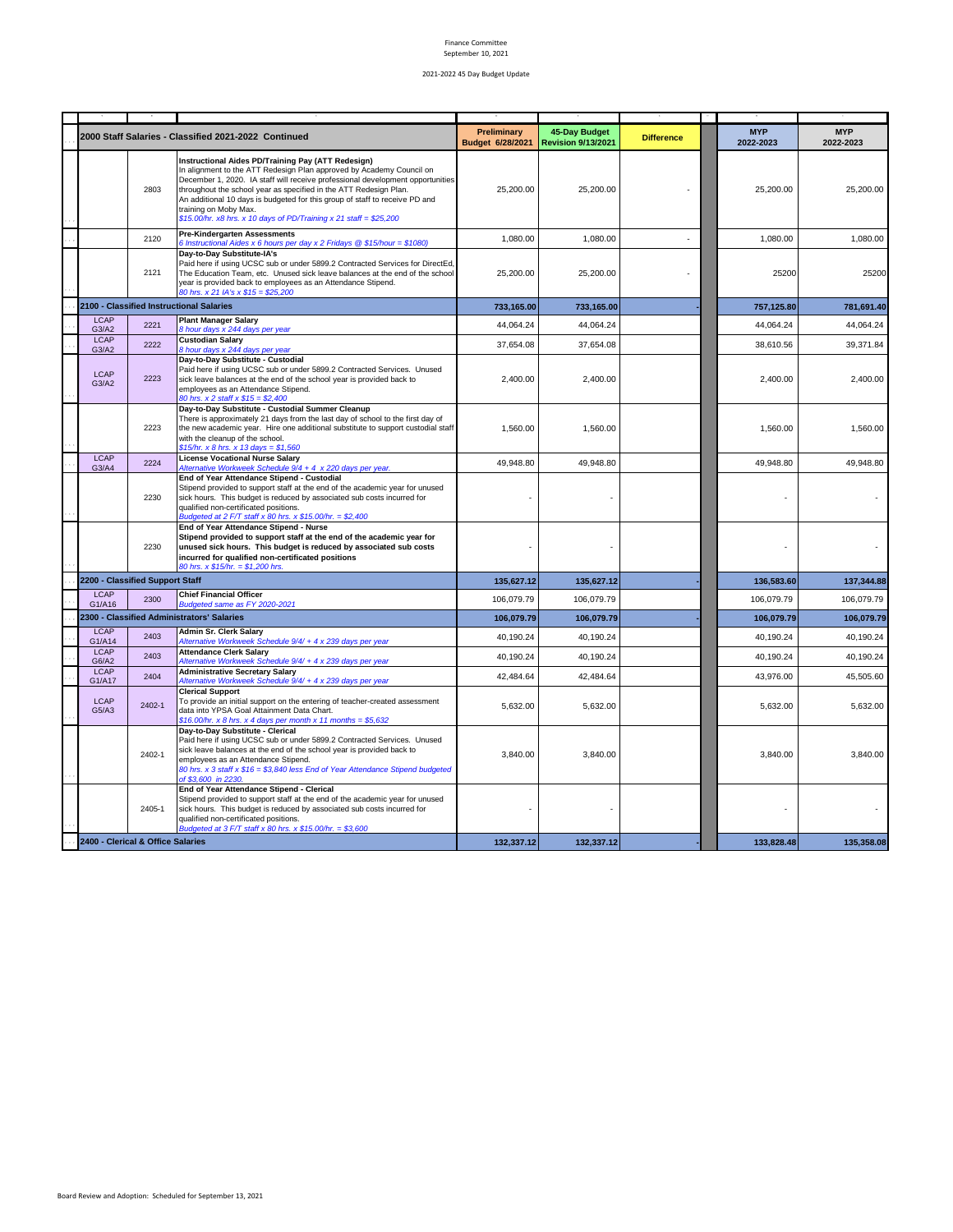|                                               |                                  | 2000 Staff Salaries - Classified 2021-2022 Continued                                                                                                                                                                                                                                                                | <b>Preliminary</b><br>Budget 6/28/2021 | 45-Day Budget<br><b>Revision 9/13/2021</b> | <b>Difference</b> | <b>MYP</b><br>2022-2023 | <b>MYP</b><br>2022-2023  |
|-----------------------------------------------|----------------------------------|---------------------------------------------------------------------------------------------------------------------------------------------------------------------------------------------------------------------------------------------------------------------------------------------------------------------|----------------------------------------|--------------------------------------------|-------------------|-------------------------|--------------------------|
| <b>LCAP</b><br>G5/A7                          | 2801                             | <b>ATT Program Mgr. I Salary</b><br>1 P/T ATT Program Manager<br>4 hrs./day x 161 days per year                                                                                                                                                                                                                     | 13,266.40                              | 13,266.40                                  |                   | 13,536.88               | 13,536.88                |
|                                               | 2803                             | ATT Program Mgr. Training Facilitation Pay<br>(ATT Redesign)<br>In alignment to the ATT Redesign plan approved by Academy Council on<br>December 1, 2020. The ATT Program Manager will conduct trainings specified<br>in in the plan to IA staff members.<br>Budgeted for an additional 22 days at 4/hrs. per day.  | 1,812.80                               | 1,812.80                                   |                   | 1,812.80                | 1,812.80                 |
|                                               | 2803                             | ATT Program Mgr. PD/Training Pay (ATT Redesign)<br>ATT Program Manager meeting & training pay<br>$$15.00/hr. x8 hrs. = $120$                                                                                                                                                                                        | 120.00                                 | 120.00                                     |                   | 120.00                  | 120.00                   |
|                                               | 2804                             | End of Year Attendance Stipend - ATT Program Manager<br>Stipend provided to support staff at the end of the academic year for unused<br>sick hours. This budget is reduced by associated sub costs incurred for<br>qualified non-certificated positions.<br>Budgeted at 1 P/T staff x 24 hrs. x \$15.00/hr. = \$360 | 360.00                                 | 360.00                                     |                   | 360.00                  | 360.00                   |
| LCAP<br>G3/A3                                 | 2901                             | <b>Yard Supervisor Salaries</b><br>4 P/T Yard Supervisor<br>3.50 hrs./day x 175 days per year                                                                                                                                                                                                                       | 36,750.00                              | 36,750.00                                  |                   | 37,632.00               | 38.955.00                |
|                                               | 2901                             | End of Year Attendance Stipend - Yard Supervisors<br>Stipend provided to support staff at the end of the academic year for unused<br>sick hours. This budget is reduced by associated sub costs incurred for<br>qualified non-certificated positions.<br>Budgeted at 4 P/T staff x 24 hrs. x \$15.00/hr. = \$1,440  | 1,440.00                               | 1,440.00                                   |                   | 1,440.00                | 1,440.00                 |
|                                               | 2902                             | Meeting & Training Pay - Yard Supervisor<br>Yard Supervisor meeting & training pay<br>\$15.00/hr. x 1 hour x 4 staff x 11 days=\$660                                                                                                                                                                                | 660.00                                 | 660.00                                     |                   | 660.00                  | 660.00                   |
|                                               | 2900 - Other Classified Salaries |                                                                                                                                                                                                                                                                                                                     | 54,409.20                              | 54,409.20                                  |                   | 55,561.68               | 56,884.68                |
| <b>Total 2000 Series</b>                      |                                  |                                                                                                                                                                                                                                                                                                                     | 1,161,618.23                           | 1,161,618.23                               |                   | 1,189,179.35            | 1,217,358.83             |
|                                               |                                  |                                                                                                                                                                                                                                                                                                                     |                                        |                                            |                   |                         |                          |
| 3000 Employee Benefits 22020-2021             |                                  |                                                                                                                                                                                                                                                                                                                     |                                        |                                            |                   |                         |                          |
|                                               |                                  |                                                                                                                                                                                                                                                                                                                     | <b>Preliminary</b><br>Budget 6/28/2021 | 45-Day Budget<br><b>Revision 9/13/2021</b> | <b>Difference</b> | <b>MYP</b><br>2022-2023 | <b>MYP</b><br>2022-2023  |
| LCAP                                          | 3101                             | <b>State Teachers Retirement System</b><br>16.92% based on SSC Dartboard on 5/20/2021<br>19.1% for 2022-23 and 2023-24                                                                                                                                                                                              | 394.287.77                             | 396.437.57                                 | 2.149.80          | 455.557.95              | 463.709.52               |
| 3101-3102 - STRS                              |                                  |                                                                                                                                                                                                                                                                                                                     | 394,287.77                             | 396,437.57                                 | 2,149.80          | 455,557.95              | 463,709.52               |
| <b>LCAP</b>                                   | 3301                             | Medicare<br>1.45% for Certificated Staff                                                                                                                                                                                                                                                                            | 33,789.44                              | 33,973.67                                  | 184.23            | 34,584.24               | 35,203.08                |
| LCAP                                          | 3302                             | <b>Social Security</b><br>6.2% for Non-Certificated Staff                                                                                                                                                                                                                                                           | 72,020.33                              | 72,020.33                                  |                   | 73,729.12               | 75,476.25                |
| <b>LCAP</b>                                   | 3304                             | Medicare<br>1.45% for Non-Certificated Staff                                                                                                                                                                                                                                                                        | 16,843.46                              | 16,843.46                                  |                   | 17,243.10               | 17,651.70                |
|                                               | 3301-3302 - OASDI/Medicare       |                                                                                                                                                                                                                                                                                                                     | 122,653.23                             | 122.837.46                                 | 184.23            | 125,556.46              |                          |
| <b>LCAP</b>                                   | 3401                             | <b>Medical Benefits</b><br>Total estimated medical, vision & dental costs for enrollment in UCSC Base<br>Plan of: Kaiser Silver 70, Humana Dental and Vision.<br>Estimated cost for 56 EE's base on 2021-22 renewal rates.                                                                                          | 768,499.68                             | 768,499.68                                 |                   | 806,924.66              | 128.331.03<br>847,270.90 |
|                                               | 3401-3402 - Health Benefits      |                                                                                                                                                                                                                                                                                                                     | 768,499.68                             | 768,499.68                                 |                   | 806,924.66              | 847,270.90               |
| Updated at 45-<br>Day Budget<br><b>Úpdate</b> | 3504                             | <b>School Employees Fund (SEF) Unemployment</b><br>Paid quarterly. Paid by Employer.<br>Rate increased from 0.05% to 0.50% effective 7/1/2021-6/30/2023. Previously<br>budgeted at \$10,746, up \$15,777.                                                                                                           | 10.745.96                              | 26.523.15                                  | 15.777.19         | 22.371.50               | 22,725.79                |
|                                               |                                  | 3501-3502 - Unemployment Insurance                                                                                                                                                                                                                                                                                  | 10,745.96                              | 26.523.15                                  | 15,777.19         | 22.371.50               | 22.725.79                |
|                                               | 3600                             | <b>Workers Compensation</b><br>2020-21 renewal at \$17,027.00 + 5% estimated increase                                                                                                                                                                                                                               | 19,500.00                              | 19,500.00                                  |                   | 19500                   | 19500                    |
|                                               |                                  | 3601-3602 - Workers' Compensation                                                                                                                                                                                                                                                                                   | 19,500.00                              | 19,500.00                                  |                   | 19,500.00               | 19,500.00                |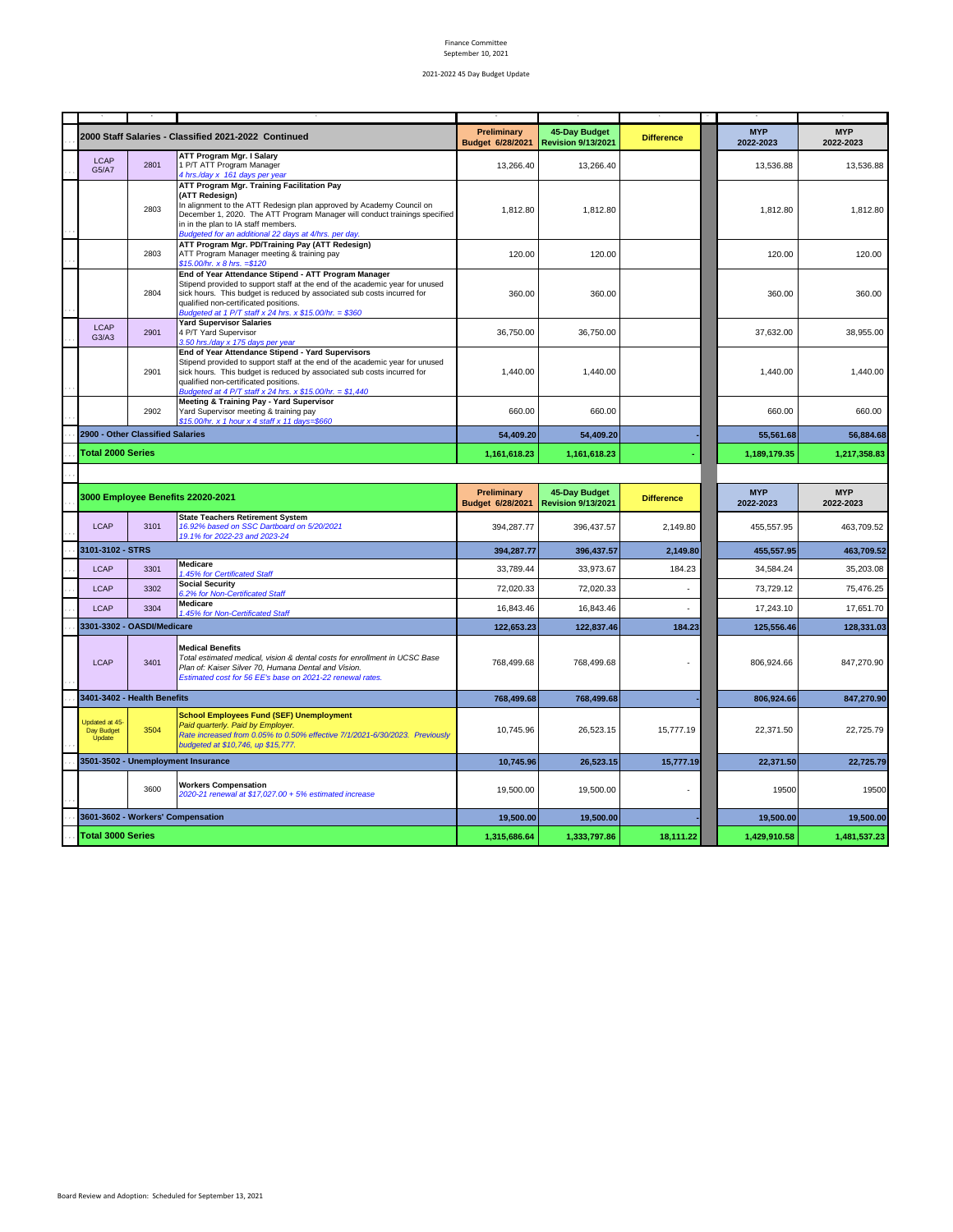|                                           |      | 4000 Books & Supplies 2020-2021                                                                                                                                                                                                                                                                                                                                                                                   | <b>Preliminary</b><br>Budget 6/28/2021 | 45-Day Budget<br><b>Revision 9/13/2021</b> | <b>Difference</b> | <b>MYP</b><br>2022-2023 | <b>MYP</b><br>2022-2023 |
|-------------------------------------------|------|-------------------------------------------------------------------------------------------------------------------------------------------------------------------------------------------------------------------------------------------------------------------------------------------------------------------------------------------------------------------------------------------------------------------|----------------------------------------|--------------------------------------------|-------------------|-------------------------|-------------------------|
| <b>LCAP</b><br>G1/A1                      | 4200 | <b>Supplemental Material</b><br>Purchase science, social studies, and other supplemental instructional<br>materials as identified in the grade level's CCSS backwards standards maps to<br>support core instruction.<br>Budgeted at \$30,984                                                                                                                                                                      | 30,984.00                              | 30,984.00                                  |                   | 30,984.00               | 30,984.00               |
| <b>LCAP</b><br>G1/A11<br>G1/A12<br>G1/A13 | 4200 | <b>SPED Supplemental Materials &amp; Assessments</b><br>To be determined<br>Estimated here at \$5,000 x 3 staff = $$15,000$                                                                                                                                                                                                                                                                                       | 15,000.00                              | 15,000.00                                  |                   | 15,000.00               | 15,000.00               |
|                                           |      | 4200 - Books & Other Reference Materials                                                                                                                                                                                                                                                                                                                                                                          | 45,984.00                              | 45,984.00                                  |                   | 45,984.00               | 45,984.00               |
| LCAP<br>G1/A11<br>G1/A12<br>G1/A13        | 4310 | SPED Instructional Materials/Consumables<br>To be determined<br>Estimated here at $$1,000 \times 3$ staff = \$3,000                                                                                                                                                                                                                                                                                               | 3,000.00                               | 3,000.00                                   |                   | 3.000.00                | 3,000.00                |
| <b>LCAP</b><br>G1/A14<br>G6/A2            | 4330 | <b>Front Office Supplies</b><br><b>Budgeted same a previous years</b>                                                                                                                                                                                                                                                                                                                                             | 1,000.00                               | 1,000.00                                   |                   | 1,000.00                | 1,000.00                |
| LCAP<br>G4/A5                             | 4330 | <b>Monthly Awards/Recognition Incentives</b><br>Assemblies to recognize scholar achievement and success. This will also be<br>an opportunity to recognize attendance and award scholars who are consistent<br>in coming to school on time as well as support with EL Reclassification.<br><b>Budgeted same a previous years</b>                                                                                   | 1,500.00                               | 1,500.00                                   |                   | 1,500.00                | 1,500.00                |
|                                           | 4330 | <b>Attendance Incentive Plan</b><br>Includes both parents and scholars.<br><b>Budgeted same a previous years</b>                                                                                                                                                                                                                                                                                                  | 1,000.00                               | 1,000.00                                   |                   | 1,000.00                | 1,000.00                |
| LCAP<br>G1/A16<br>G1/A17                  | 4340 | <b>Business Office Supplies</b><br><b>Budgeted same a previous years</b>                                                                                                                                                                                                                                                                                                                                          | 1,000.00                               | 1,000.00                                   |                   | 1,000.00                | 1,000.00                |
| <b>LCAP</b><br>G1/A1                      | 4350 | <b>Schoolwide Open Supply Closet</b><br>Continue to fully stock the open-supply closet with commonly used classroom<br>supplies.<br><b>Budgeted same a previous years</b>                                                                                                                                                                                                                                         | 65,000.00                              | 65,000.00                                  |                   | 65,000.00               | 65,000.00               |
| <b>LCAP</b><br>G3/A4                      | 4360 | <b>Medical and Health Supplies</b><br>Budgeted at \$1,500                                                                                                                                                                                                                                                                                                                                                         | 1,500.00                               | 1,500.00                                   | ä,                | 1,500.00                | 1,500.00                |
| <b>LCAP</b><br>G3/A2                      | 4370 | <b>Custodial &amp; Maintenance Supplies</b><br>Budgeted at \$10,000                                                                                                                                                                                                                                                                                                                                               | 10,000.00                              | 10,000.00                                  |                   | 10,000.00               | 10,000.00               |
| 4300 - Materials & Supplies               |      |                                                                                                                                                                                                                                                                                                                                                                                                                   | 84,000.00                              | 84,000.00                                  |                   | 84,000.00               | 84,000.00               |
| <b>LCAP</b><br>G1/A11<br>G1/A12<br>G1/A13 | 4410 | Startup Supplies (Laptops, Furniture & Equipment)<br>Purchase devices and furniture for SPED Staff.<br>Estimated at \$3,000x 3 staff = \$9,000                                                                                                                                                                                                                                                                    | 9,000.00                               | 9,000.00                                   |                   |                         |                         |
| LCAP<br>G1/A11<br>G1/A12<br>G1/A13        | 4410 | <b>SPED Instructional Materials/Equipment</b><br>Purchase equipment and tools.<br>Estimated a $$1,000 \times 3$ staff = \$3,000                                                                                                                                                                                                                                                                                   | 3,000.00                               | 3,000.00                                   |                   | 1,500.00                | 1,500.00                |
| <b>LCAP</b><br>G2/A2                      | 4410 | iPad Replacement Devices<br>72 kindergarten iPads purchased in July of 2014 will be replace with new iPads<br>by October 2021. Cost includes iPad, AppleCare, and case.<br>Estimated at \$444 per device $x$ 72 devices = 32,000                                                                                                                                                                                  | 32,000.00                              | 32,000.00                                  |                   |                         |                         |
| <b>LCAP</b><br>G5/A6                      | 4410 | iPad & Laptop Devices<br>As such twenty-one (21) instructional aides are hired and be equipped with<br>laptops (15), iPads (15) and the required accessories to provide supplemental<br>instruction in foundational and literacy and numeracy skills to low performing<br>students<br>iPads estimated at \$444 per device x 15 devices = \$6,600<br>Laptops estimated at \$950 per device x 15 devices = \$14,250 | 20,850.00                              | 20,850.00                                  |                   |                         |                         |
| LCAP<br>G2/A3                             | 4410 | <b>Instructional Discretionary Fund</b><br>For unanticipated replacement of equipment, devices, furniture, printers, etc.                                                                                                                                                                                                                                                                                         | 10,000.00                              | 10,000.00                                  |                   | 15,000.00               | 15,000.00               |
| 4400 - Noncapitalized Equipment           |      | 74,850.00                                                                                                                                                                                                                                                                                                                                                                                                         | 74,850.00                              |                                            | 16,500.00         | 16,500.00               |                         |
| <b>Total 4000 Series</b>                  |      |                                                                                                                                                                                                                                                                                                                                                                                                                   | 204,834.00                             | 204,834.00                                 |                   | 146,484.00              | 146,484.00              |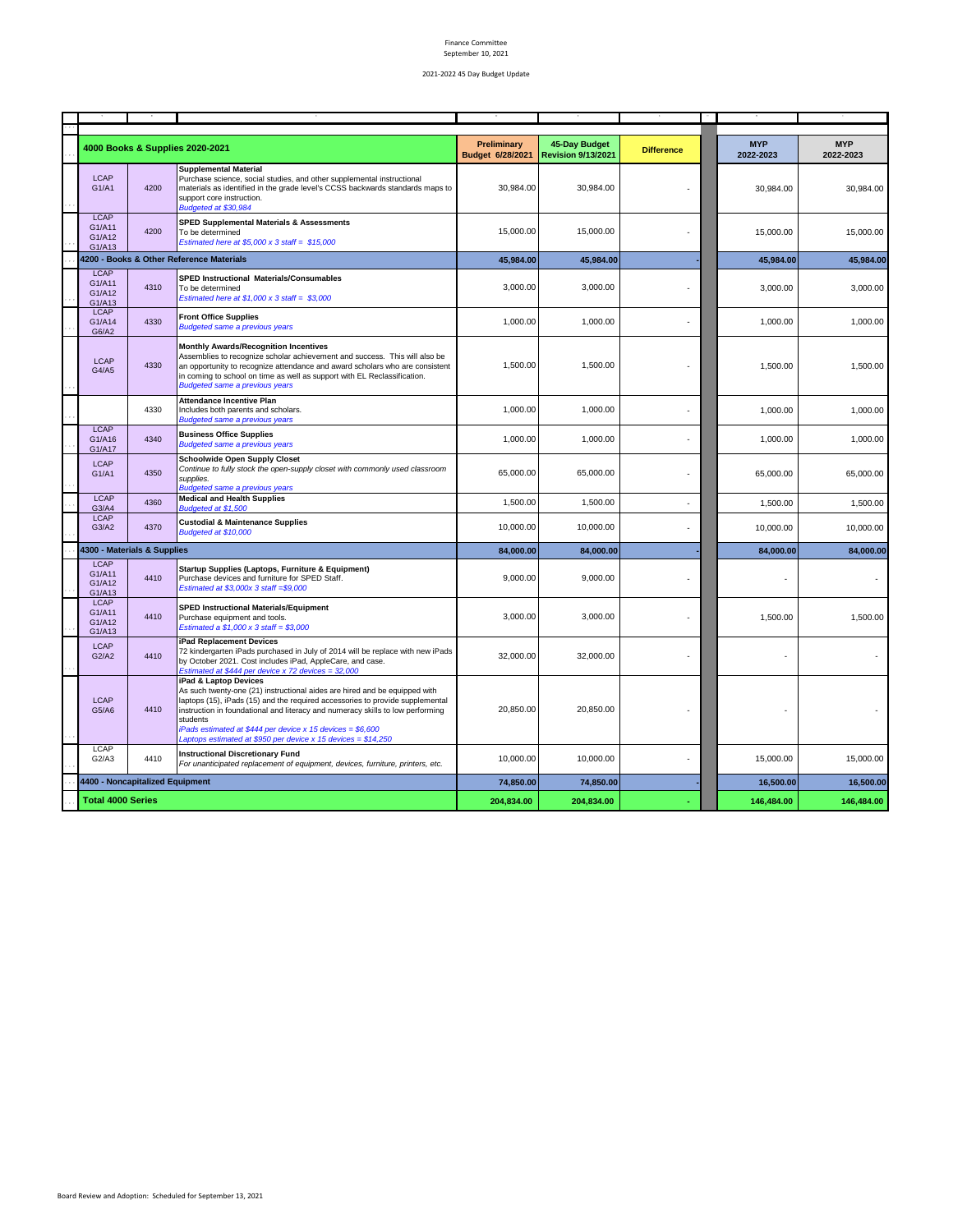|                                                                                 |        | 5000 Services & Operating Expenditures 2020-2021                                                                                                                                                                                                                                                                                                                                    | Preliminary<br>Budget 6/28/2021 | 45-Day Budget<br><b>Revision 9/13/2021</b> | <b>Difference</b> | <b>MYP</b><br>2022-2023 | <b>MYP</b><br>2022-2023 |
|---------------------------------------------------------------------------------|--------|-------------------------------------------------------------------------------------------------------------------------------------------------------------------------------------------------------------------------------------------------------------------------------------------------------------------------------------------------------------------------------------|---------------------------------|--------------------------------------------|-------------------|-------------------------|-------------------------|
|                                                                                 | 5202-1 | <b>Travel Expenses for Staff Professional Development</b><br>1) School Services of CA: July School Finance, Date: TBD<br>Mileage: 18.6 miles (one-way) x 3 staff x $$0.58$ (IRS mileage rate) = $$21.58$<br>2) School Services of CA: January Governor's Workshop,<br>Mileage: 18.6 miles (one-way) x 3 staff x $$0.58$ (IRS mileage rate) = $$21.58$ .                             | 194.18                          | 194.18                                     |                   | 194.18                  | 194.18                  |
|                                                                                 |        | 3) School Services of CA: May Revise Workshop<br>Mileage: 18.6 miles (one-way) x 3 staff x \$0.58 (IRS mileage rate) = \$21.58.                                                                                                                                                                                                                                                     |                                 |                                            |                   |                         |                         |
|                                                                                 |        | Day-to-Day Operations & Travel<br>1) Pickup Mail from School PO Box<br>Mileage: 7.5 miles one way, 15 miles round trip x 2 trips per week x 48 weeks x<br>$$0.58/mile = $835.20$                                                                                                                                                                                                    |                                 |                                            |                   |                         |                         |
|                                                                                 |        | 2) Bank Deposits<br>Mileage: 8.2 miles one way, 16.4 round trip x once a month or as needed x 12<br>$mo. x $0.58 = $114.14$                                                                                                                                                                                                                                                         |                                 |                                            |                   |                         |                         |
|                                                                                 | 5202-2 | 3) Report Drop Off to SCUSD<br>Mileage: 6.3 miles one way, 12.6 round trip x once a month $x$ \$0.58 = \$87.70                                                                                                                                                                                                                                                                      | 1,449.68                        | 1,449.68                                   |                   | 1,449.68                | 1,449.68                |
|                                                                                 |        | 5) FedEx/UPS Drop Off<br>Technology Ship Out for Repairs As Needed<br>Mileage: 4.5 miles one way, 9 round trip x once a month x $$0.58 = BD$ ,<br>Estimated at \$62.64                                                                                                                                                                                                              |                                 |                                            |                   |                         |                         |
|                                                                                 |        | 4) Other Networking and Charter Leader Meetings<br>Includes Superintendent travel, coaching & meeting needs<br>Mileage: TBD, Estimated at \$350.00                                                                                                                                                                                                                                  |                                 |                                            |                   |                         |                         |
|                                                                                 | 5202-3 | <b>Teacher Study Trip Pre-Visit</b><br>Mileage Reimbursement (must carpool). Mileage based on Google Maps<br>mileage x \$0.58/per mile. (7 potential new trips with estimated 60 miles). To be<br>adjusted at mid-year if not needed.                                                                                                                                               | 243.60                          | 243.60                                     |                   | 243.60                  | 243.60                  |
| <b>LCAP</b><br>G1/A15<br>G1/A16<br>G1/A17<br>G1/A20                             | 5203   | <b>Conference Fees &amp; Registrations</b><br>1) July School Finance & Mgmt. Conf., $$250 \times 3 = $750$<br>2) Governors January Budget, \$250 x $3 = $750$<br>3) Governors May Revise, $$250 \times 3 = $750$                                                                                                                                                                    | 2,250.00                        | 2,250.00                                   |                   | 2,250.00                | 2,250.00                |
| <b>LCAP</b><br>G1/A19<br>G1/A15<br>G1/A20                                       | 5203   | <b>Conference Fees &amp; Registrations</b><br>CCSA 28th Annual Conference, March 2022<br>Location: TBD<br>Registration: \$450 per participant $x 6 = $2,700$<br>Mileage, parking, lodging estimated at an additional \$3,000                                                                                                                                                        | 5,700.00                        | 5,700.00                                   |                   | 5,700.00                | 5,700.00                |
| <b>LCAP</b><br>G1/A9<br>G1/A10                                                  | 5203   | <b>Conference Fees &amp; Registrations</b><br>ELPAC, CAASPP, Dashboard Training & SCOE assessment update PD<br>opportunities for Principal, AP and Superintendent. Estimated at \$1,000                                                                                                                                                                                             | 1,000.00                        | 1,000.00                                   |                   | 1,000.00                | 1,000.00                |
| <b>LCAP</b><br>G1/A14<br>G6/A2                                                  | 5203   | <b>Conference Fees &amp; Registrations</b><br>Power School SIS, SART/SARB training for Attendance Clerk and Effective<br>Office operation training for Administrative Sr. Clerk. Estimated a \$500                                                                                                                                                                                  | 500.00                          | 500.00                                     |                   | 500.00                  | 500.00                  |
| <b>LCAP</b><br>G1/A15<br>G1/A16<br>G1/A17<br>G1/A20                             | 5203   | <b>Conference Fees &amp; Registrations</b><br>Professional learning opportunities to further develop Business Office staff,<br>Superintendent, and Board in the areas of HR, Payroll, Benefits, Funding and<br>Legal compliance. Workshops offered by School Services of CA, CSDC, Young<br>Minney & Corr., SCOE, etc. Estimated a \$2,000                                          | 2,000.00                        | 2,000.00                                   |                   | 2,000.00                | 2,000.00                |
| <b>LCAP</b><br>G1/A15<br>G1/A16<br>G1/A20                                       | 5203   | <b>Conference Fees &amp; Registration</b><br>2020 CSDC Leadership Update Conference, San Diego, CA, December 6-7,<br>2021<br>Registration: \$395/per person (early bird pricing 7/31) x 6 participants= \$2,370<br>Flight, car rental, parking, lodging estimated at an additional \$5,000                                                                                          | 7.370.00                        | 7,370.00                                   |                   | 7,370.00                | 7,370.00                |
| <b>LCAP</b><br>G1/A15                                                           | 5203   | <b>Conference Fees &amp; Registration</b><br>Superintendents' Symposium<br><b>Registration: \$999</b><br>Flight, mileage, lodging estimated at \$900                                                                                                                                                                                                                                | 1,899.00                        | 1,899.00                                   |                   | 1,899.00                | 1,899.00                |
| <b>LCAP</b><br>G1/Ag<br>G1/A10<br>G1/A14<br>G1/A15<br>G1/A16<br>G1/A17<br>G6/A2 | 5203   | <b>Conference Fees &amp; Registrations</b><br>The Breakthrough Coach, Online<br>TBC's 2-Day Program for school administrators and their secretaries. Day 1<br>administrators attend on their own. Day 2 administrators attend with their<br>secretaries.<br>Registration: \$695 for 1 Admin + 1 Sec x $3 = $2,085$<br>$$347.50 \times 1$ Admin = \$347.50<br>Total Cost: \$2,432.50 | 2,432.50                        | 2,432.50                                   |                   |                         |                         |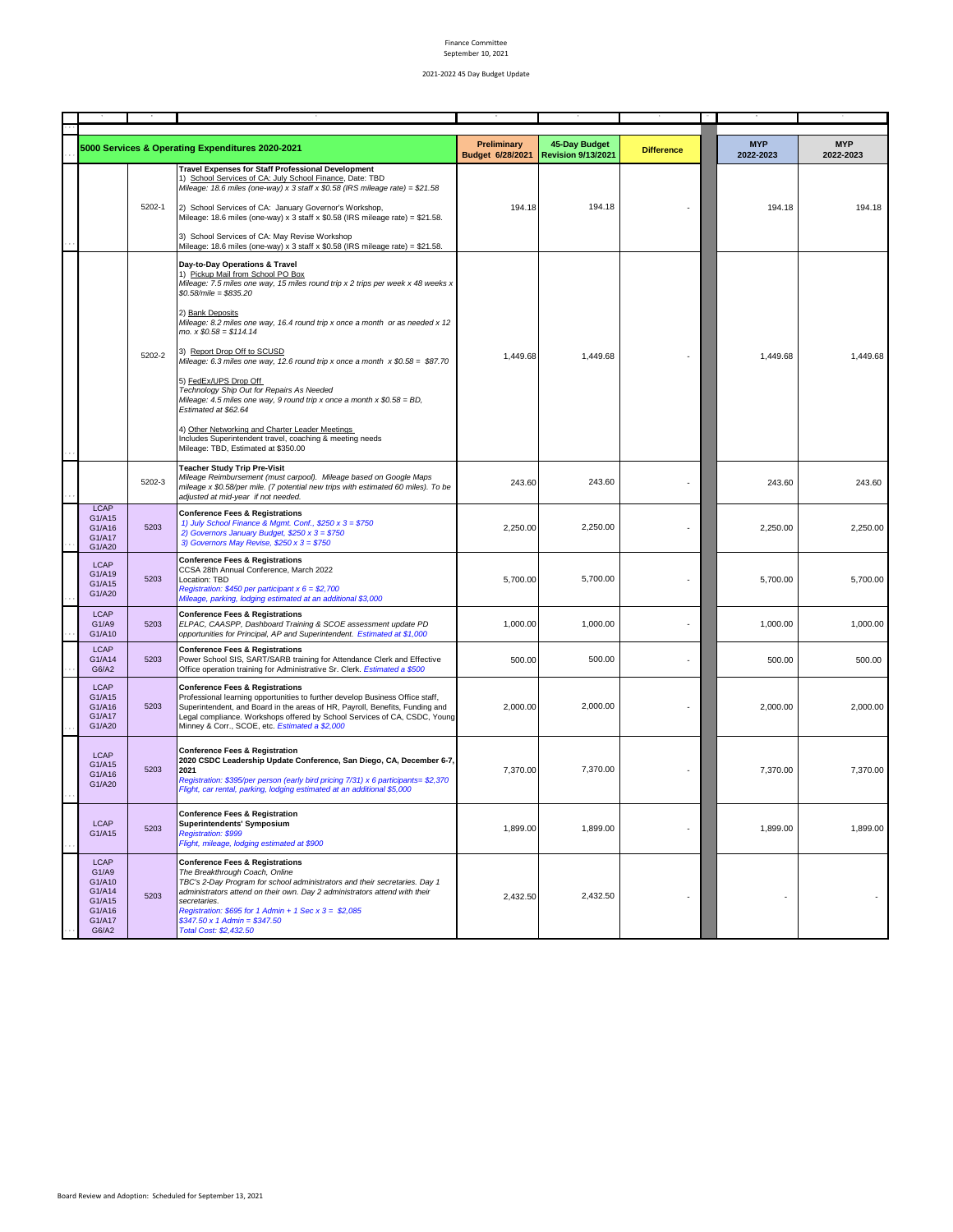|                                                                                 |                | 5000 Services & Operating Expenditures 2020-2021 Continued                                                                                                                                                                                                                                                                                                                                                                        | Preliminary<br>Budget 6/28/2021 | 45-Day Budget<br><b>Revision 9/13/2021</b> | <b>Difference</b> | <b>MYP</b><br>2022-2023 | <b>MYP</b><br>2022-2023 |
|---------------------------------------------------------------------------------|----------------|-----------------------------------------------------------------------------------------------------------------------------------------------------------------------------------------------------------------------------------------------------------------------------------------------------------------------------------------------------------------------------------------------------------------------------------|---------------------------------|--------------------------------------------|-------------------|-------------------------|-------------------------|
| <b>LCAP</b><br>G1/A11<br>G1/A12<br>G1/A13<br>LCAP<br>G1/A11<br>G1/A12<br>G1/A13 | 5203<br>5202-1 | <b>Conference Fees &amp; Registration</b><br><b>SPED Training Opportunities for SPED Staff</b><br>Further specified at 45-day & at mid-year budget.<br>$$2,000 \times 3 \text{ Staff} = $6,000$<br><b>Travel Expenses</b><br>EDCOE 2021-22 Special Education Leadership Training, San Diego, CA:<br>July 27 - July 30, 2021<br>Airfare, hotel, transportation & parking expenses for Superintendent to attend in                  | 6,000.00                        | 6,000.00                                   |                   | 6,000.00                | 6,000.00                |
| 5200 - Travel & Conferences                                                     |                | th apbsence of a SPED Director.                                                                                                                                                                                                                                                                                                                                                                                                   | 31,038.96                       | 31,038.96                                  |                   | 28,606.46               | 28,606.46               |
|                                                                                 | 5300           | Membership due for CA Charter School Association (CCSA)                                                                                                                                                                                                                                                                                                                                                                           |                                 | 5,113.50                                   |                   | 5.113.50                |                         |
|                                                                                 | 5300           | PY Cost was \$4,870, estimated with 5% increase.<br>Membership due for Charter Schools Development Center (CSDC) for<br>charter consultation services.                                                                                                                                                                                                                                                                            | 5,113.50<br>1,484.10            | 1,484.10                                   |                   | 1,484.10                | 5,113.50<br>1,484.10    |
|                                                                                 | 5300           | PY Cost was \$1,458.00, estimated with 2% increase<br>School Services of California Membership Renewal<br>Subscription to online resources and tools like Fiscal Report containing<br>information on issues of school finance, budgets, or practices that impact LEA<br>fiscal policies, Governor's Proposals for State Budget and K-12 Education, and<br>discounted conferences and workshop.<br>Renewed at \$4,080 for 2021-22. | 4,080.00                        | 4,080.00                                   |                   | 4,080.00                | 4,080.00                |
|                                                                                 | 5300           | Annual STRS Retirement Processing Support Fee assessed by<br>Sacramento County Office of Education.<br>Same as prior year cost, \$1,500.00                                                                                                                                                                                                                                                                                        | 1,500.00                        | 1,500.00                                   |                   | 1,500.00                | 1,500.00                |
|                                                                                 | 5300           | <b>EdJoin Annual Subscription Fee</b><br>Hiring recruitment<br>Same as prior year cost, \$750                                                                                                                                                                                                                                                                                                                                     | 750.00                          | 750.00                                     |                   | 750.00                  | 750.00                  |
|                                                                                 | 5300           | Amazon Business Prime Membership<br>Supplies and materials purchasing and to save on shipping costs.<br>Same as prior year cost, \$180                                                                                                                                                                                                                                                                                            | 180.00                          | 180.00                                     |                   | 180.00                  | 180.00                  |
| 5300 - Dues & Memberships                                                       |                |                                                                                                                                                                                                                                                                                                                                                                                                                                   | 13,107.60                       | 13,107.60                                  |                   | 13,107.60               | 13,107.60               |
| Updated at 45-<br>Day Budget<br>Update                                          | 5400           | <b>Alliance Member Services (AMS)</b><br>Nonprofits' Insurance Alliance of California (NIAC). Liability Insurance plus<br>liability for board member and officers; general liability, auto liability, improper<br>sexual conduct, social services, and professional,<br>Prior year was \$12,826, renewed at \$12,822                                                                                                              | 12.822.00                       | 11,924.00                                  | 898.00            | 11.924.00               | 11.924.00               |
| Updated at 45-<br>Day Budget<br>Update                                          | 5400           | Arthur J Gallagher & Insurance<br>Directors & Officers Insurance<br>Prior year cost \$5,561.05 adjusted for a 5% increase                                                                                                                                                                                                                                                                                                         | 5,839.10                        | 6,255.92                                   | (416.82)          | 6,255.92                | 6,255.92                |
| Updated at 45<br>Day Budget<br>Update                                           | 5400           | Arthur J Gallagher & Insurance<br><b>Student &amp; Volunteer Accident Policies</b><br>QBE Insurance Corporation - Volunteers.<br>Prior year cost \$100.00 adjusted for a 3% increase = $$103$<br>Berkley Life and Health Insurance - Students<br>Prior year cost \$1,471 adjusted for 3% increase = $%1,515.13$                                                                                                                   | 1,618.13                        | 2,480.00                                   | (861.87)          | 2,480.00                | 2,480.00                |
| 5400 - Insurance                                                                |                |                                                                                                                                                                                                                                                                                                                                                                                                                                   | 20,279.23                       | 20,659.92                                  | (380.69)          | 20,659.92               | 20,659.92               |
|                                                                                 | 5501           | <b>SCUSD Utilities: Water &amp; Sewage</b><br>Billed at actual cost through City of Sacramento.<br>Estimated at \$41,000                                                                                                                                                                                                                                                                                                          | 41,000.00                       | 41,000.00                                  |                   | 41,000.00               | 41,000.00               |
|                                                                                 | 5502           | <b>SCUSD Utilities: Waste Removal</b><br>Billed at actual cost from Republic Services.<br><b>Estimated at \$2,820.36</b>                                                                                                                                                                                                                                                                                                          | 2,820.36                        | 2,820.36                                   |                   | 2,820.36                | 2,820.36                |
|                                                                                 | 5503           | <b>SCUSD Utilities: Natural Gas</b><br>Billed at actual cost from SPURR.<br>Estimated at \$3,000                                                                                                                                                                                                                                                                                                                                  | 3,000.00                        | 3,000.00                                   |                   | 3,000.00                | 3,000.00                |
|                                                                                 | 5504           | <b>SCUSD Utilities: Electricity</b><br>Billed at actual cost from SMUD.<br>Estimated at \$56,400                                                                                                                                                                                                                                                                                                                                  | 56,400.00                       | 56,400.00                                  |                   | 56,400.00               | 56,400.00               |
|                                                                                 |                | 5500 - Operations & Housekeeping Services                                                                                                                                                                                                                                                                                                                                                                                         | 103,220.36                      | 103,220.36                                 |                   | 103,220.36              | 103,220.36              |
|                                                                                 | 5610           | <b>Office Equipment Service Agreements</b><br>Annual Riso Service Agreement<br>Same as prior year cost                                                                                                                                                                                                                                                                                                                            | 450.00                          | 450.00                                     |                   | 450.00                  | 450.00                  |
|                                                                                 | 5610           | <b>Office Equipment Service Agreements</b><br>Annual General Binding Corp Warranty Service for GBC laminating machine.<br>Prior year cost \$472                                                                                                                                                                                                                                                                                   | 472.00                          | 472.00                                     |                   | 472.00                  | 472.00                  |
|                                                                                 | 5615           | Software Licenses/Copyright: Outlook<br>Microsoft 365 Licensing: Outlook and MS Office.<br>\$3.25 per license x 88 license per month x 12 mo. = \$3,432                                                                                                                                                                                                                                                                           | 3,432.00                        | 3,432.00                                   |                   | 3,432.00                | 3,432.00                |
|                                                                                 | 5615           | <b>Software Licenses/Copyright: MS Project</b><br>Microsoft Project Licensing: Project Management.<br>\$6.00/mo. x 5 users x 12 mo. = \$360.00                                                                                                                                                                                                                                                                                    | 360.00                          | 360.00                                     |                   | 360.00                  | 360.00                  |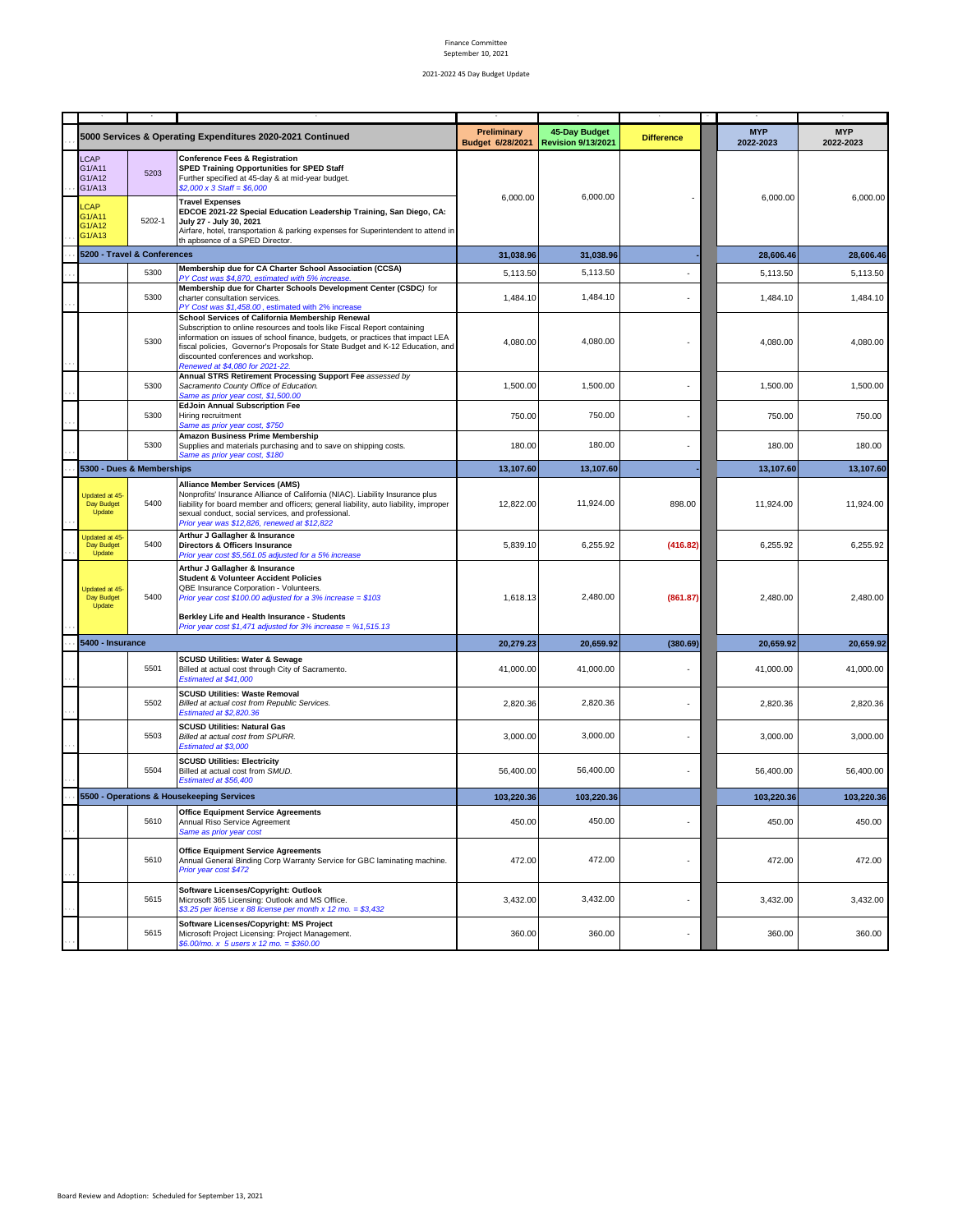|                               |      | 5000 Services & Operating Expenditures 2020-2021 Continued                                                                                                                                                                                                                                                                                                                 | Preliminary<br>Budget 6/28/2021 | 45-Day Budget<br><b>Revision 9/13/2021</b> | <b>Difference</b> | <b>MYP</b><br>2022-2023 | <b>MYP</b><br>2022-2023 |
|-------------------------------|------|----------------------------------------------------------------------------------------------------------------------------------------------------------------------------------------------------------------------------------------------------------------------------------------------------------------------------------------------------------------------------|---------------------------------|--------------------------------------------|-------------------|-------------------------|-------------------------|
|                               | 5615 | Software Licenses/Copyright: FortiGuard<br>Web Filtering Annual Renewal, Comprehensive Support and FortiCloud<br>Management.<br>Renewed at \$3,757.06 for 2021-22                                                                                                                                                                                                          | 3,757.06                        | 3,757.06                                   |                   | 3,757.06                | 3,757.06                |
| <b>LCAP</b><br>G2/A2<br>G2/A3 | 5615 | Software Licenses/Copyright - Antivirus<br>Antivirus License for 360 devices.<br>Estimated at \$8.25/per device x 360 devices = \$2,970                                                                                                                                                                                                                                    | 2,970.00                        | 2,970.00                                   |                   | 2,970.00                | 2,970.00                |
| <b>LCAP</b><br>G2/A2<br>G2/A3 | 5615 | Software Licenses/Copyright: NWEA<br><b>Computer Based Assessments</b><br>Northwest Evaluation NWEA Web Based MAP for Primary & MAP Math,<br>Reading & Language Proration.<br>Estimated same as PY cost was \$6,225.00                                                                                                                                                     | 6,225.00                        | 6,225.00                                   |                   | 6,225.00                | 6,225.00                |
| <b>LCAP</b><br>G2/A2<br>G2/A3 | 5615 | Software Licenses/Copyright: Mob Max<br>Moby Max Learning subscription renewal, 3 subject modules of choice.<br>Interactive web-based programs or to support curriculum, instruction, and<br>learning.<br>Prior year cost was \$3,495, adjusted to increase 2%                                                                                                             | 3,564.90                        | 3,564.90                                   |                   | 3,564.90                | 3,564.90                |
| <b>LCAP</b><br>G2/A2<br>G2/A3 | 5615 | Software Licenses/Copyright: Dropbox Enterprise Cloud Solution<br>Dropbox Cloud Storage Subscription - License for Administration, Teachers<br>and Enrichment Staff, and Support Staff + Network backup.<br>Estimated same as prior year cost \$4,620 adjust by 5% to include new IA staff.                                                                                | 4,851.00                        | 4,851.00                                   |                   | 4,851.00                | 4,851.00                |
|                               | 5615 | Software Licenses/Copyright: LinkedIn Corporation (Lynda.com)<br>Lynda.com Subscription, 1 license for PD opportunities to Business Office Staff<br>Same as prior year cost, \$299.88/year                                                                                                                                                                                 | 299.88                          | 299.88                                     |                   | 299.88                  | 299.88                  |
|                               | 5615 | Software Licenses/Copyright: Grammarly<br><b>Grammarly Premium Service</b><br>Same as prior year cost, \$139.95/year                                                                                                                                                                                                                                                       | 139.95                          | 139.95                                     |                   | 139.95                  | 139.95                  |
| <b>LCAP</b><br>G2/A2<br>G2/A3 | 5615 | Zoom License Upgrade to Education Zoom<br>55 Licenses for Administrators and Teaching Staff<br>Same as prior year cost, \$4,950                                                                                                                                                                                                                                            | 4,950.00                        | 4,950.00                                   |                   | 4,950.00                | 4,950.00                |
| <b>LCAP</b><br>G2/A2<br>G2/A3 | 5615 | Google Classroom G Suite Enterprise<br>includes all the features in G Suite for Education, plus premium tools like<br>enhanced security, more control, and robust video meetings. \$5.94/user x 550<br>$= $3,267.00$                                                                                                                                                       | 3,267.00                        | 3,267.00                                   |                   | 3,267.00                | 3,267.00                |
| <b>LCAP</b><br>G2/A2<br>G2/A3 | 5615 | Software License: Brain Pop School License<br>BrainPOP Jr. (Grades K-3) & BrainPOP (Grades 3-8)<br>Prior year cost was \$2,950 adjusted for 5% increase                                                                                                                                                                                                                    | 3,097.50                        | 3,250.00                                   | (152.50)          | 3,250.00                | 3,250.00                |
| <b>LCAP</b><br>G2/A2<br>G2/A3 | 5615 | Software License: Seesaw Learning<br>\$5.50 per license x 288 Licenses = $$1,584$                                                                                                                                                                                                                                                                                          | 1,584.00                        | 1,584.00                                   |                   | 1,584.00                | 1,584.00                |
| <b>LCAP</b><br>G2/A2<br>G2/A3 | 5615 | Software License: Screencastify Unlimited<br>Budgeted at prior year cost of \$750                                                                                                                                                                                                                                                                                          | 750.00                          | 750.00                                     |                   | 750.00                  | 750.00                  |
| <b>LCAP</b><br>G2/A2<br>G2/A3 | 5615 | Software License: Quizlet<br>Budgeted at prior year cost of \$346                                                                                                                                                                                                                                                                                                          | 346.00                          | 346.00                                     |                   | 346.00                  | 346.00                  |
| <b>LCAP</b><br>G2/A2<br>G2/A3 | 5615 | <b>Kahoot Premium</b><br>To create assessments that are fun and engaging while at the same time,<br>provides reports to teachers on how scholas are doing.<br>\$6/teacher/month x All K-6 Teachers, HLD Teachers, AP, Estimated at prior<br>year cost of \$1,080                                                                                                           | 1,080.00                        | 1,080.00                                   |                   | 1,080.00                | 1,080.00                |
| <b>LCAP</b><br>G2/A2<br>G2/A3 | 5615 | NearPod (Student Engagement Platform)<br>\$120/teacher per year,<br>3 subscriptions for 3rd grade teachers (\$120 x 3= \$360) to pilot and 24<br>teachers $@120.00 = $2,880$                                                                                                                                                                                               | 2,880.00                        | 2,880.00                                   |                   | 2,880.00                | 2,880.00                |
|                               | 5615 | <b>Survey Monkey</b><br>Used for surveys conducted at the school.<br>\$384/annual subscription. Budgeted same as prior year.                                                                                                                                                                                                                                               | 384.00                          | 384.00                                     |                   | 384.00                  | 384.00                  |
|                               | 5620 | <b>Copier Rental</b><br>US Bank Finance for Ray Morgan Co. paying for future month. Toner is<br>charged to schoolwide supplies. Pay US Bank Equipment finance.<br>Budgeted at \$7,500                                                                                                                                                                                      | 7,500.00                        | 7,500.00                                   |                   | 7,500.00                | 7,500.00                |
|                               | 5630 | Improvement/Repairs<br>Capital Improvements (e.g., replace key lock, make additional keys + add<br>blinds to classrooms).<br>Budgeted same as prior year, \$500                                                                                                                                                                                                            | 500.00                          | 500.00                                     |                   | 500.00                  | 500.00                  |
|                               | 5640 | <b>SCUSD Rent or Pro Rata Share</b><br>Total square footage increased by \$2,408 sq. ft. for the addition room use of<br>portable rooms 28, 29, 30. 43, 767 sq. ft. + 2, 408 sq. ft. = 46, 175 sq. ft. total.<br>Estimated 2021-2022 Letter of Intent from District $\mathcal{Q} = $2.73$ per sq. ft =<br>\$126,057.75. Prior year cost was \$2.56/per sq. ft at \$118,208 | 126.057.75                      | 126,057.75                                 |                   | 126,057.75              | 126,057.75              |
|                               |      | 5600 - Rentals, Leases, Repairs, & Noncapital Improvements                                                                                                                                                                                                                                                                                                                 | 178,918.04                      | 179,070.54                                 | (152.50)          | 179,070.54              | 179,070.54              |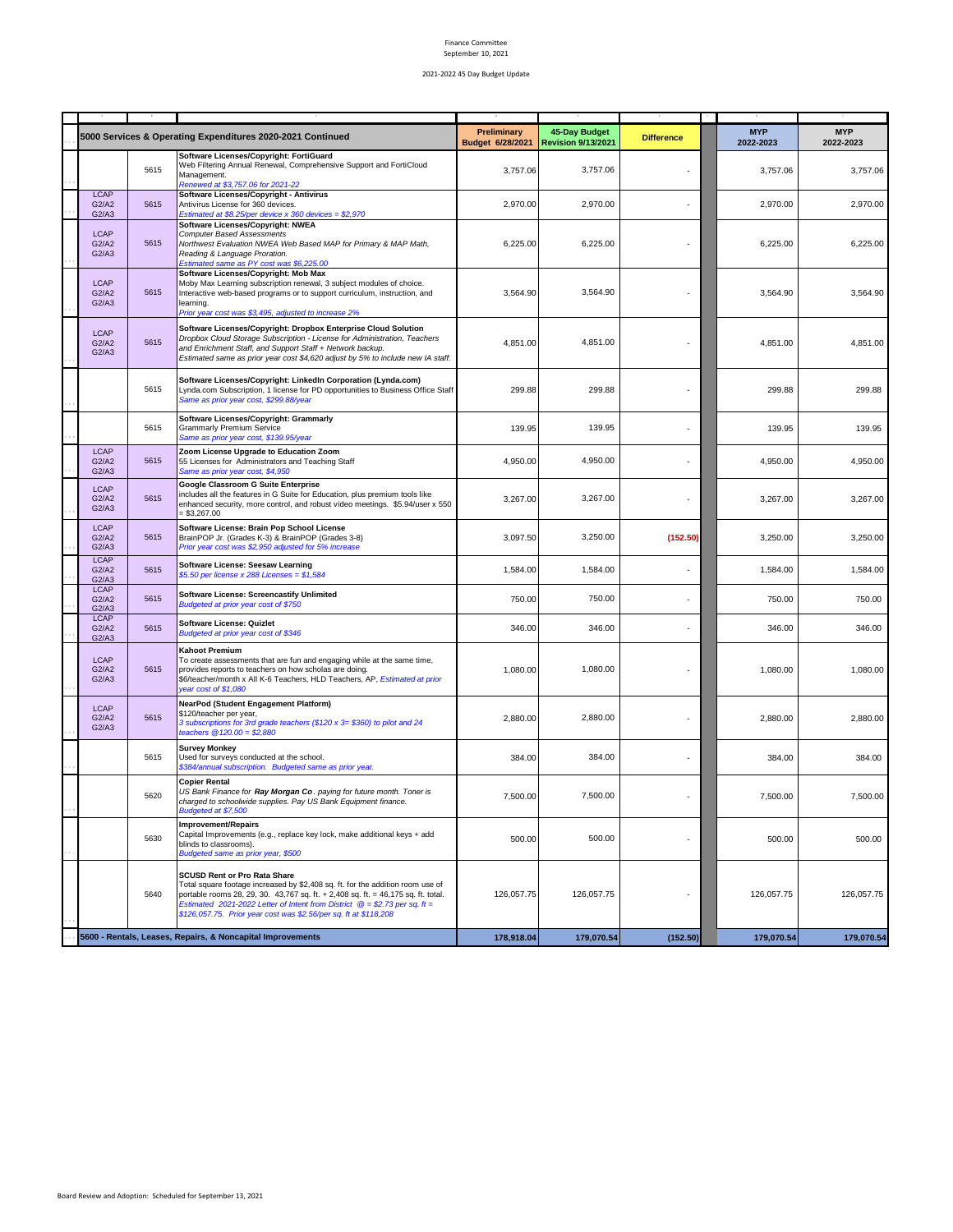|                                                            |      |                                                                                                                                                                                                                                                                                                                                                                                                                                                                                                                                                        | Preliminary                                | 45-Day Budget             |                         | <b>MYP</b>              | <b>MYP</b> |
|------------------------------------------------------------|------|--------------------------------------------------------------------------------------------------------------------------------------------------------------------------------------------------------------------------------------------------------------------------------------------------------------------------------------------------------------------------------------------------------------------------------------------------------------------------------------------------------------------------------------------------------|--------------------------------------------|---------------------------|-------------------------|-------------------------|------------|
|                                                            |      | 5000 Services & Operating Expenditures 2020-2021 Continued                                                                                                                                                                                                                                                                                                                                                                                                                                                                                             | Budget 6/28/2021                           | <b>Revision 9/13/2021</b> | <b>Difference</b>       | 2022-2023               | 2022-2023  |
| <b>LCAP</b><br>G4/A2                                       | 5800 | <b>Professional Consultant Services</b><br>Teachers with sufficient knowledge and skills to deliver elementary school<br>subject content including ELD, to students through the HET curriculum, one<br>foundational training of ELA, Math, Social Studies and Science is provided to<br>teachers by October 2021.<br>Student handbook and Disciplined Life handbook<br>Contract with SCOE to provide 1-day training for each subject content. 2014-<br>2015 SCOE training fees were \$4,500 per day. Estimated here at \$5,000 x 4<br>$days = $20,000$ | 20,000.00                                  | 20,000.00                 |                         |                         |            |
|                                                            | 5801 | <b>Printing &amp; Duplication</b><br>Student handbook and Disciplined Life handbook<br>Prior year cost \$1,251 adjusted for 2% increase.                                                                                                                                                                                                                                                                                                                                                                                                               | 1,276.56                                   | 1,276.56                  |                         | 1,276.56                | 1,276.56   |
|                                                            | 5802 | Payroll Service: ADP<br>Workforce Now Payroll Solution: Essential Plus Payroll, Enhanced HR, Benefits<br>Administration, HR Assist, Analytics, Enhanced Insights, Essential Time &<br>Employment Verification.<br>Budgeted same as prior year \$18,283.65                                                                                                                                                                                                                                                                                              | 18,283.65                                  | 18,283.65                 |                         | 18,283.65               | 18,283.65  |
|                                                            | 5805 | <b>Fiscal Audit &amp; Annual Information Return</b><br>Gilbert Associates, Inc. financial audit for prior year as of June 30, 2021<br>contract estimate is \$20,000<br>Federal 990 and IRS 199 Annual Information Return preparation and<br>submission, estimated cost \$3,500                                                                                                                                                                                                                                                                         | 23,500.00                                  | 23,500.00                 |                         | 23,500.00               | 23,500.00  |
|                                                            | 5807 | <b>Insurance Admin Fee</b><br>Paylocity POP plan renewal fee to maintain MED125 pretax payroll deduction.<br><b>Budgeted same as prior year</b>                                                                                                                                                                                                                                                                                                                                                                                                        | 40.00                                      | 40.00                     |                         | 40.00                   | 40.00      |
|                                                            | 5805 | <b>Bank Wire Fees</b><br>For purchases outside of purchase orders and credit limit.<br>Budgeted same as prior year                                                                                                                                                                                                                                                                                                                                                                                                                                     | 40.00                                      | 40.00                     |                         | 40.00                   | 40.00      |
|                                                            | 5809 | <b>Banking Service Charges</b><br>Online banking service charges<br><b>Budgeted same as prior year</b>                                                                                                                                                                                                                                                                                                                                                                                                                                                 | 100.00                                     | 100.00                    |                         | 100.00                  | 100.00     |
|                                                            | 5810 | <b>Attorney Fees</b><br>Law Office of Jennifer McQuarrie. Legal review and support with response<br>preparation, annual review of policies, labor compliance personnel and hiring<br>updates and requirements, and contracts review.<br><b>Budgeted same as prior year</b>                                                                                                                                                                                                                                                                             | 4,500.00                                   | 4,500.00                  |                         | 4,500.00                | 4,500.00   |
|                                                            | 5810 | <b>Attorney Fees-SPED</b><br>Young Minney & Corr. Legal review and support with special education<br>program needs.<br>Estimated at \$2,500                                                                                                                                                                                                                                                                                                                                                                                                            | 2,500.00                                   | 2,500.00                  |                         | 2,500.00                | 2,500.00   |
| Jpdated at 45-<br>Day Budget<br>Update                     | 5811 | <b>CPA Fees</b><br>Utonomy, Inc. CPA support to help with taxes and year end closing of books. @<br>\$200/hr. x 16 hrs. = \$3,200. Plus Bookkeeping support @ \$70/hr. x 80 hrs. total<br>$= $5,600$<br>Budgeted same as prior year                                                                                                                                                                                                                                                                                                                    | 9,500.00                                   | 8,800.00                  | 700.00                  | 8,800.00                | 8,800.00   |
| <b>LCAP</b><br>G3/A3                                       | 5812 | <b>Nurse Consultation Fees</b><br>K12 Health Credentialed school nurse services and support the LVN and<br>nursing poriton for students in special education. Same amount as previous<br>years + and additional \$4,400 for vision/hearing and health assessments for<br>initial and trieenial IEPs, and IEP meeting participation as needed.                                                                                                                                                                                                          | 10,000.00                                  | 14,400.00                 | (4,400.00)              | 14,400.00               | 14,400.00  |
|                                                            | 5814 | <b>SELPA Administrative Fees</b><br><b>EDCOE SELPA Administrative Fee</b><br>Year 1 - 5.5%<br>Year 2 - 4.5%<br>Year 3 - 3.5%<br>Year 5 - 3%<br>5.5% x AB602 (Estimated at \$338,729.65) = \$18,630.13                                                                                                                                                                                                                                                                                                                                                  | 18.630.13                                  | 18,221.07                 | 409.06                  | 14,958.84               | 11,779.03  |
|                                                            | 5814 | SELPA Rate Protection Pool<br>One-Time Contribution for new LEAD<br>\$5.00 per CY P-2 (Estimated at 428.23 ADA) = \$2,141.13                                                                                                                                                                                                                                                                                                                                                                                                                           | 2.141.13                                   | 1,895.40                  | 245.73                  |                         |            |
| <b>LCAP</b><br>G2/A4                                       | 5820 | <b>Being-there Experiences</b><br>Being-there experiences are expected to be identified and noted in the scope<br>and sequence conceptual curriculum map for each grade level by August 2021.<br>Budgeted same as 2018-19 pre-pandemic at \$90,000                                                                                                                                                                                                                                                                                                     | 90,000.00                                  | 90,000.00                 |                         | 90,000.00               | 90,000.00  |
| LCAP<br>G1/A18                                             | 5840 | New Teacher Induction Support Program<br>SCOE Teacher Induction Program enrollment fee to support Year 1 and 2<br>teachers with meeting all requirements to clear their credentials. Includes<br>classroom management, ELD and New Generation Science Standards, support<br>and ongoing coaching from trained mentor using formative assessment system.<br>$$1,800$ per probationary teacher x 5 teachers = \$9,000                                                                                                                                    | 9,000.00                                   | 9,000.00                  |                         | 9,000.00                | 9,000.00   |
| 5000 Services & Operating Expenditures 2020-2021 Continued |      | Preliminary<br>Budget 6/28/2021                                                                                                                                                                                                                                                                                                                                                                                                                                                                                                                        | 45-Day Budget<br><b>Revision 9/13/2021</b> | <b>Difference</b>         | <b>MYP</b><br>2022-2023 | <b>MYP</b><br>2022-2023 |            |
| <b>LCAP</b><br>G6/A1                                       | 5898 | <b>Contracted Services: Power School</b><br>Power School Student Information System Hosting Fee<br>Previous year was \$8,847.16, renewed at \$9,289.05                                                                                                                                                                                                                                                                                                                                                                                                 | 9,289.05                                   | 9,289.05                  |                         | 9,289.05                | 9,289.05   |
|                                                            | 5898 | <b>Contracted Services: CSMC</b><br>Charter Schools Management Corporation support services for PowerSchool<br>Support and CALPADS Reporting.<br>Estimated at \$1,050.00 per month x 12 months = $$13,260$                                                                                                                                                                                                                                                                                                                                             | 12,600.00                                  | 12,600.00                 |                         | 12,600.00               | 12,600.00  |
| LCAP<br>G6/A4                                              | 5898 | <b>Contracted Services: School Messenger</b><br>Intrado Interactive Services Corporation. A notification system used to engage<br>its stakeholders via phone, email, text when high volumes of communication<br>are needed to be delivered quickly and efficiently.<br>Budgeted same as prior year cost \$1,312.50                                                                                                                                                                                                                                     | 1,312.50                                   | 1,312.50                  |                         | 1,312.50                | 1,312.50   |
|                                                            | 5898 | <b>Contracted Services: SCUSD Security</b><br>Prior year cost was \$3,234.88. 2021-22 Letter of Intent for Services from<br>SCUSD indicates patrol of facility at \$3,337.32 plus \$59.30 per security<br>monitoring panel.<br>Estimated cost: \$3,337.32+\$59.30 = 3,396.30                                                                                                                                                                                                                                                                           | 3,396.30                                   | 3,396.30                  |                         | 3,396.30                | 3,396.30   |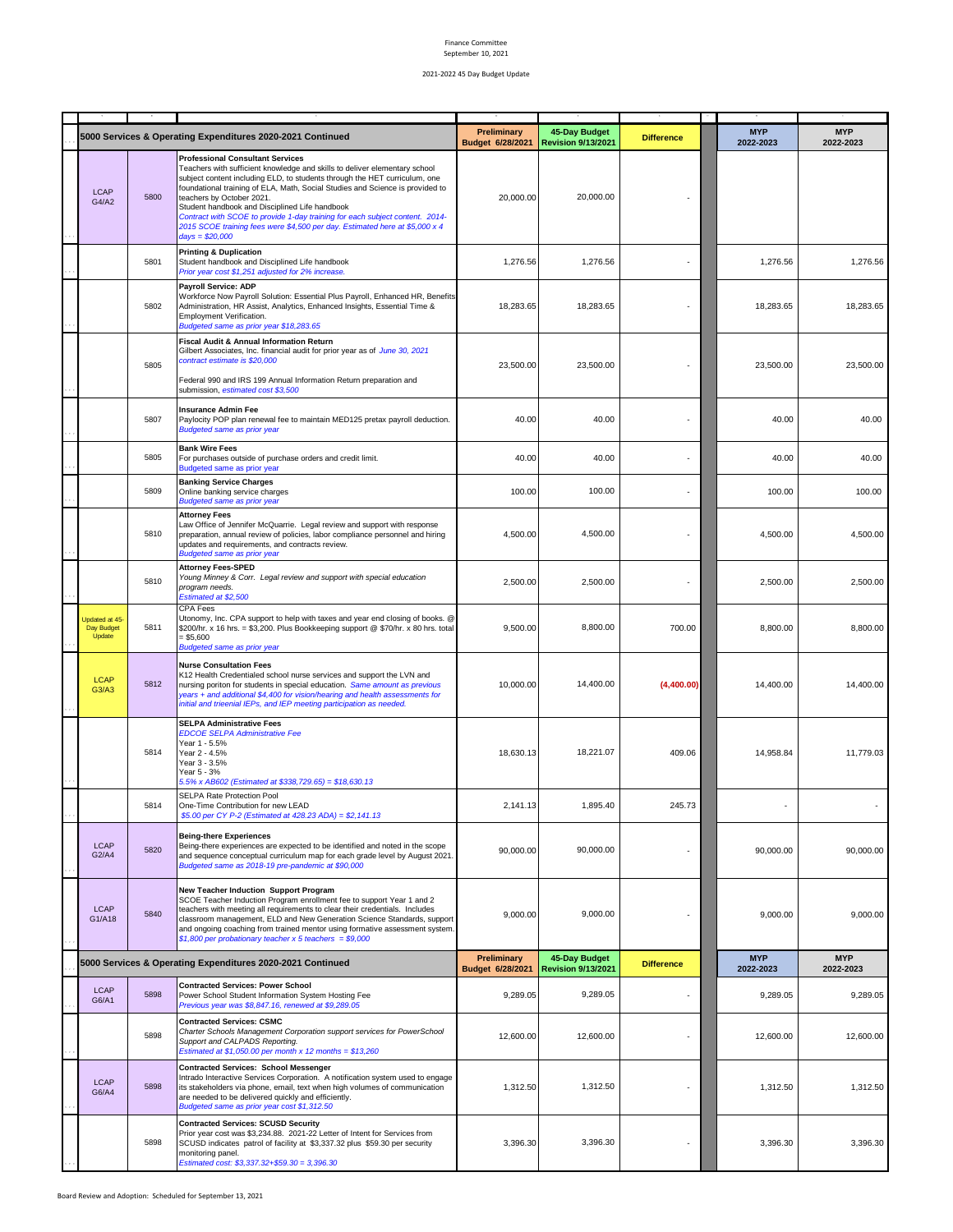|                                         | 5898   | <b>Contracted Services: 403(b) Retirement</b><br>American Fuds Capital Group 403(b) Investment Provider. Quarterly Fees for<br>Wilshire 3(21) fiduciary services, plan recording fees, and custodial services.<br>\$560/quarter x $4 = $2,240$                                                                                                                                      | 2,240.00  | 2.240.00  |            | 2,240.00  | 2,240.00  |
|-----------------------------------------|--------|-------------------------------------------------------------------------------------------------------------------------------------------------------------------------------------------------------------------------------------------------------------------------------------------------------------------------------------------------------------------------------------|-----------|-----------|------------|-----------|-----------|
|                                         | 5898   | Contracted Services: 403(b) Third Party Administrator<br>PolyComp TPA for plan and compliance administration. Quarterly<br>Administrative Fees and Participant Fee based on 40 eligible participant count.<br>Estimated at \$600/per quarter $x$ 4 = \$2,400.00                                                                                                                     | 2.400.00  | 2.400.00  |            | 2.400.00  | 2,400.00  |
| <b>LCAP</b><br>G2/A20                   | 5898   | Contracted Services: Governance Training for Board and Academy<br>Council<br>Gilbert CPA, Young,<br>Minney & Corr, LLP, CSDC, etc.<br>Estimated at \$4,000                                                                                                                                                                                                                          | 4,000.00  | 4.000.00  |            | 3,000.00  | 2,000.00  |
| <b>LCAP</b><br>G2/A2<br>G2/A3           | 5898   | <b>Mobile Device Management Solution</b><br>All-inclusive, multi-platform to streamline and push out software updates, track<br>and monitor, and troubleshoot devices remotely. Vendors considerations:<br>Filewave, Jamf Pro, Lightspeed, Securely, etc.<br>Estimated at \$12/device x 564 student and staff devices = \$6,768                                                     | 6,768.00  | 6,768.00  |            | 6,768.00  | 6,768.00  |
| Updated at 45-<br>Day Budget<br>Update  | 5898   | Fortinet Forticare 24x7 Comprehensive Support<br>Budgeted under 5615 Line 38<br>Web Filtering Annual Renewal, Comprehensive Support and FortiCloud<br>Management.<br>Estimated at \$5.83/per device $x$ 500 devices = \$2,915.00                                                                                                                                                    | 1,152.63  | 3,757.00  | (2,604.37) | 1,152.63  | 1,152.63  |
|                                         | 5898-1 | Substitute Contracted Services (Core/Non-Core Cert./RSP/Speech)<br>3rd party substitute services: Cross Country Education formerly known as<br>DirectEd, The Education Team, etc. Amount shown here is in addition to what<br>has been budgeted in 1000's.<br>Budgeted at \$208/day x 10 days x 25 employees= \$52,00 less UCSC sub costs<br>budgeted in 1000 expense lines         | 9,165.00  | 9,165.00  |            | 9,165.00  | 9,165.00  |
|                                         | 5898-2 | <b>Substitute Contracted Services (Non-Certificated)</b><br>3rd party substitute services: Cross Country Education formerly known as<br>DirectEd, The Education Team, Office Team, etc. Amount shown here is in<br>addition to what has been budgeted in 2000's.<br>Budgeted at \$26/hr. x 80 hours x 25 employees = \$52,000 less UCSC sub<br>costs budgeted in 2000 expense lines | 18.480.00 | 18.480.00 |            | 18,480.00 | 18,480,00 |
|                                         | 5898-2 | <b>Substitute Contracted Services - Clerical</b><br>3rd party substitute services from Robert Half/Office Team. Amount shown<br>here is in addition to what has been budgeted in 2000's.<br>Budgeted at \$30/hr. x 80 hours x 3 employees = \$7,200 less UCSC sub costs<br>budgeted in 2000 expense lines                                                                           | 3,360.00  | 3.360.00  |            | 3,360.00  | 3,360.00  |
| <b>LCAP</b><br>G1/A2<br>G1/A9<br>G1/A10 | 5899   | 1099 Contracts: HET Coach for Administrators<br>A certified HET consultant will be secured and begin coaching support to<br>administrators and teachers by September 2021.<br>Estimated at \$3,000 per day x 5 times per year = \$15,000                                                                                                                                            | 15,000.00 | 15,000.00 |            | 6,000.00  | 6,000.00  |
| <b>LCAP</b><br>G1/A3                    | 5899   | 1099 Contracts: HET Model Schoolwide PD<br>A certified HET consultant will be secured to provide schoolwide HET training<br>in July 2021.<br>Estimated at \$3,000 per day $x 1$ day = \$3,000 plus reimbursable costs of<br>\$1,500                                                                                                                                                 | 4,500.00  | 4,500.00  |            | 23,500.00 | 23,500.00 |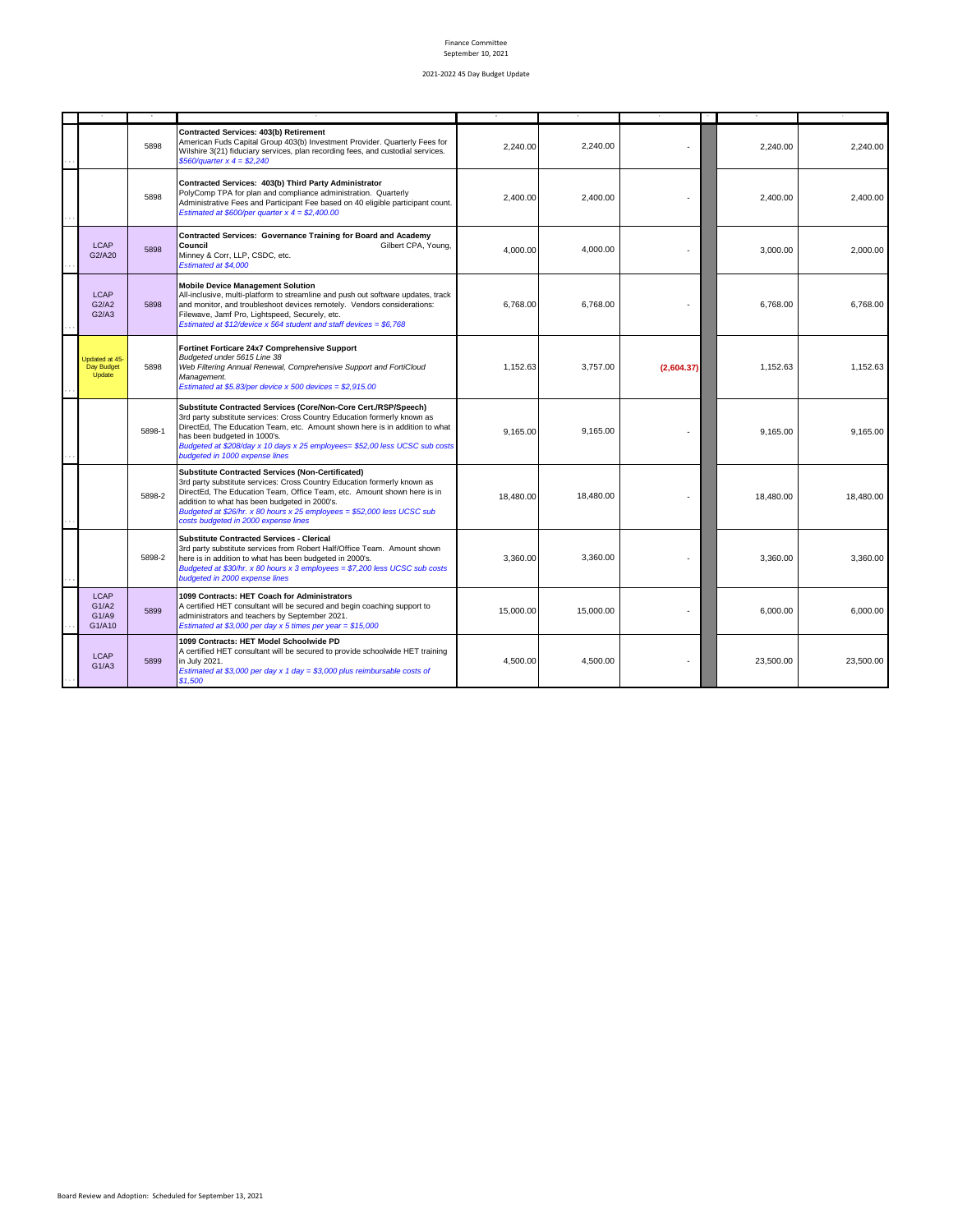| <b>MYP</b><br>45-Day Budget<br><b>MYP</b><br>Preliminary<br>5000 Services & Operating Expenditures 2020-2021 Continued<br><b>Difference</b><br>Budget 6/28/2021<br><b>Revision 9/13/2021</b><br>2022-2023<br>2022-2023<br>1099 Contracts: HET Model School Inspection<br>YPSA will secure a CFPEDU consultant to conduct a quality review to establish<br>5899<br>baseline data to develop an HET learning environment by September 2021.<br>Estimated at \$10,000 and will be adjusted at mid-year as necessary<br><b>LCAP</b><br>10,000.00<br>10,000.00<br>G1/A3<br>Travel Expenses for HET Model School Site Visit<br>5202<br>Site Administrators visit Clayton-Bradely Academy, Maryville TN as<br>8,000.00<br>8,000.00<br>45-Day<br>recommended by Karen Olsen to scope out for alignment of model schoolwide<br>PD. Cost includes, airfare, lodging, transportation and reimbursable meals.<br><b>LCAP</b><br>1099 Contracts: SPED Professional Development<br>G1/A11<br>5899<br>8,000.00<br>8,000.00<br>To be determined with the support of the El Dorado Charter SELPA<br>14,000.00<br>14,000.00<br>G1/A12<br>Budgeted at \$2,666.67 x 3 Staff = \$8,000<br>G1/A13<br>1099 Contracts: Professional Development<br>PD's for "Must Know": 8-Step Lesson Plan, Criteria for Prep/Collaboration<br>hours, Data Collaborative Inquiry Process/4R's, Disciplined Life, Document<br>Reader/LCD projector, English Learner Advisory Committee (ELAC), HET,<br>Individualized Learning Plan (ILP's), Positive Classroom Management,<br>Resiliency Inc. Brain-based Science, Neuroscience of Learning, Roles of the<br><b>LCAP</b><br>Academy Council (AC), Student Study Team (SST)/504 Plans, and substitute<br>G4/A4<br>5899<br>14,000.00<br>14,000.00<br>36,000.00<br>36,000.00<br>plan.<br>Secure PD contracts:<br>Delores Cook, Positive Classroom Management \$5,000<br>Dr. Horacio Sanchez, Brain-base Science \$4,500<br>Dr. Kenneth Wesson, Neuroscience of Learning \$4,500<br>Budgeted at \$14,000<br>1099 Contracts: Technical Services & Support<br>Optimal Teks technical support: repair and upkeep of network hardware,<br><b>LCAP</b><br>network/computer troubleshooting and diagnosis, wire and cable maintenance,<br>5899<br>36,000.00<br>G2/A2<br>36,000.00<br>10,350.00<br>10,350.00<br>software upgrades and path application, wireless network troubleshooting and<br>G2/A3<br>diagnosis, data cabling and basic technical support.<br>Budgeted at \$72/enrollment + staff $x 500 = $36,000$ .<br>1099 Contracts: Website Maintenance & Monitoring<br>5899<br>10,350.00<br>10,350.00<br>Contract with Channing Vang to support to design and update website.<br>Estimated at \$23/enrollment $x450 = 10,350$<br>1099 Contracts: Custodial Services<br><b>LCAP</b><br>In the absence of a 3rd party custodial service provider YPSA may need to<br>5899<br>G3/A2<br>secure an independent contractor to provide this service.  Amount shown here<br>1,000.00<br>1,000.00<br>is included in the cost of subs as budgeted in 2000's.<br>Estimated at \$25/hr. x 4 hrs./day x 20 days = \$2,000<br>1099 Contracts: Shredding Services<br>1,000.00<br>5899<br>Shred-It End of Year Shredding Needs<br>1,000.00<br>Budgeted at \$1,000<br>1099 Contracts: Translating Services<br>5899<br>500.00<br>Translating of ELPAC letters and notices home.<br>500.00<br>Budgeted at \$500<br>5800 - Professional/Consulting Services<br>383,024.95<br>388,674.53<br>359,412.53<br>355,232.72<br>(5,649.58)<br><b>Communication: Website Builder and Domains</b><br>WIX Website builder for www.ypsacharter.org<br>$$22.00/mol x 12 mo = $264.00$<br>5900<br>832.00<br>832.00<br>832<br>832<br>Go Daddy Domain registrations for urbancsc<br>\$243.00 2 year renewal, next renewal is in 2022<br>Siteground Website Hosting for urbancsc.org<br>\$325.00 estimated renewal<br><b>Telephones</b><br>Jpdated at 45-<br>Windstream for internet and phone service. PAETEC. Price expected to<br>5901<br>61,325.00<br>69,434.64<br>69434.64<br>69434.64<br>Day Budget<br>(8, 109.64)<br>increase without E-Rate discount.<br>Update<br>Prior year cost was \$61,325<br>Postage<br>For to day-to-day business mailing.<br>15 rolls of stamp: 1,500 x 55¢ = \$825<br>5902<br>995.00<br>995.00<br>995<br>995<br>Annual PO Box renewal for PO Box 18929<br>Budgeted at \$170/yr.<br>5900 - Communications<br>63,152.00<br>71,261.64<br>(8, 109.64)<br>71,261.64<br>71,261.64<br><b>Total 5000 Series</b><br>792,741.15<br>807,033.56<br>775,339.06<br>(14, 292.41)<br>771,159.25 |  |  |  |  |  |  |
|-----------------------------------------------------------------------------------------------------------------------------------------------------------------------------------------------------------------------------------------------------------------------------------------------------------------------------------------------------------------------------------------------------------------------------------------------------------------------------------------------------------------------------------------------------------------------------------------------------------------------------------------------------------------------------------------------------------------------------------------------------------------------------------------------------------------------------------------------------------------------------------------------------------------------------------------------------------------------------------------------------------------------------------------------------------------------------------------------------------------------------------------------------------------------------------------------------------------------------------------------------------------------------------------------------------------------------------------------------------------------------------------------------------------------------------------------------------------------------------------------------------------------------------------------------------------------------------------------------------------------------------------------------------------------------------------------------------------------------------------------------------------------------------------------------------------------------------------------------------------------------------------------------------------------------------------------------------------------------------------------------------------------------------------------------------------------------------------------------------------------------------------------------------------------------------------------------------------------------------------------------------------------------------------------------------------------------------------------------------------------------------------------------------------------------------------------------------------------------------------------------------------------------------------------------------------------------------------------------------------------------------------------------------------------------------------------------------------------------------------------------------------------------------------------------------------------------------------------------------------------------------------------------------------------------------------------------------------------------------------------------------------------------------------------------------------------------------------------------------------------------------------------------------------------------------------------------------------------------------------------------------------------------------------------------------------------------------------------------------------------------------------------------------------------------------------------------------------------------------------------------------------------------------------------------------------------------------------------------------------------------------------------------------------------------------------------------------------------------------------------------------------------------------------------------------------------------------------------------------------------------------------------------------------------------------------------------------------------------------------------------------------------------------------------------------------------------------------------------------------------------------------------------------------------------------------------------------------------------------------------------------------------------------------------------------------------------------------------------------------------------------------------------------------------------------------------------------------------------------------------------------------------------------------------------------------------------------|--|--|--|--|--|--|
|                                                                                                                                                                                                                                                                                                                                                                                                                                                                                                                                                                                                                                                                                                                                                                                                                                                                                                                                                                                                                                                                                                                                                                                                                                                                                                                                                                                                                                                                                                                                                                                                                                                                                                                                                                                                                                                                                                                                                                                                                                                                                                                                                                                                                                                                                                                                                                                                                                                                                                                                                                                                                                                                                                                                                                                                                                                                                                                                                                                                                                                                                                                                                                                                                                                                                                                                                                                                                                                                                                                                                                                                                                                                                                                                                                                                                                                                                                                                                                                                                                                                                                                                                                                                                                                                                                                                                                                                                                                                                                                                                                                   |  |  |  |  |  |  |
|                                                                                                                                                                                                                                                                                                                                                                                                                                                                                                                                                                                                                                                                                                                                                                                                                                                                                                                                                                                                                                                                                                                                                                                                                                                                                                                                                                                                                                                                                                                                                                                                                                                                                                                                                                                                                                                                                                                                                                                                                                                                                                                                                                                                                                                                                                                                                                                                                                                                                                                                                                                                                                                                                                                                                                                                                                                                                                                                                                                                                                                                                                                                                                                                                                                                                                                                                                                                                                                                                                                                                                                                                                                                                                                                                                                                                                                                                                                                                                                                                                                                                                                                                                                                                                                                                                                                                                                                                                                                                                                                                                                   |  |  |  |  |  |  |
|                                                                                                                                                                                                                                                                                                                                                                                                                                                                                                                                                                                                                                                                                                                                                                                                                                                                                                                                                                                                                                                                                                                                                                                                                                                                                                                                                                                                                                                                                                                                                                                                                                                                                                                                                                                                                                                                                                                                                                                                                                                                                                                                                                                                                                                                                                                                                                                                                                                                                                                                                                                                                                                                                                                                                                                                                                                                                                                                                                                                                                                                                                                                                                                                                                                                                                                                                                                                                                                                                                                                                                                                                                                                                                                                                                                                                                                                                                                                                                                                                                                                                                                                                                                                                                                                                                                                                                                                                                                                                                                                                                                   |  |  |  |  |  |  |
|                                                                                                                                                                                                                                                                                                                                                                                                                                                                                                                                                                                                                                                                                                                                                                                                                                                                                                                                                                                                                                                                                                                                                                                                                                                                                                                                                                                                                                                                                                                                                                                                                                                                                                                                                                                                                                                                                                                                                                                                                                                                                                                                                                                                                                                                                                                                                                                                                                                                                                                                                                                                                                                                                                                                                                                                                                                                                                                                                                                                                                                                                                                                                                                                                                                                                                                                                                                                                                                                                                                                                                                                                                                                                                                                                                                                                                                                                                                                                                                                                                                                                                                                                                                                                                                                                                                                                                                                                                                                                                                                                                                   |  |  |  |  |  |  |
|                                                                                                                                                                                                                                                                                                                                                                                                                                                                                                                                                                                                                                                                                                                                                                                                                                                                                                                                                                                                                                                                                                                                                                                                                                                                                                                                                                                                                                                                                                                                                                                                                                                                                                                                                                                                                                                                                                                                                                                                                                                                                                                                                                                                                                                                                                                                                                                                                                                                                                                                                                                                                                                                                                                                                                                                                                                                                                                                                                                                                                                                                                                                                                                                                                                                                                                                                                                                                                                                                                                                                                                                                                                                                                                                                                                                                                                                                                                                                                                                                                                                                                                                                                                                                                                                                                                                                                                                                                                                                                                                                                                   |  |  |  |  |  |  |
|                                                                                                                                                                                                                                                                                                                                                                                                                                                                                                                                                                                                                                                                                                                                                                                                                                                                                                                                                                                                                                                                                                                                                                                                                                                                                                                                                                                                                                                                                                                                                                                                                                                                                                                                                                                                                                                                                                                                                                                                                                                                                                                                                                                                                                                                                                                                                                                                                                                                                                                                                                                                                                                                                                                                                                                                                                                                                                                                                                                                                                                                                                                                                                                                                                                                                                                                                                                                                                                                                                                                                                                                                                                                                                                                                                                                                                                                                                                                                                                                                                                                                                                                                                                                                                                                                                                                                                                                                                                                                                                                                                                   |  |  |  |  |  |  |
|                                                                                                                                                                                                                                                                                                                                                                                                                                                                                                                                                                                                                                                                                                                                                                                                                                                                                                                                                                                                                                                                                                                                                                                                                                                                                                                                                                                                                                                                                                                                                                                                                                                                                                                                                                                                                                                                                                                                                                                                                                                                                                                                                                                                                                                                                                                                                                                                                                                                                                                                                                                                                                                                                                                                                                                                                                                                                                                                                                                                                                                                                                                                                                                                                                                                                                                                                                                                                                                                                                                                                                                                                                                                                                                                                                                                                                                                                                                                                                                                                                                                                                                                                                                                                                                                                                                                                                                                                                                                                                                                                                                   |  |  |  |  |  |  |
|                                                                                                                                                                                                                                                                                                                                                                                                                                                                                                                                                                                                                                                                                                                                                                                                                                                                                                                                                                                                                                                                                                                                                                                                                                                                                                                                                                                                                                                                                                                                                                                                                                                                                                                                                                                                                                                                                                                                                                                                                                                                                                                                                                                                                                                                                                                                                                                                                                                                                                                                                                                                                                                                                                                                                                                                                                                                                                                                                                                                                                                                                                                                                                                                                                                                                                                                                                                                                                                                                                                                                                                                                                                                                                                                                                                                                                                                                                                                                                                                                                                                                                                                                                                                                                                                                                                                                                                                                                                                                                                                                                                   |  |  |  |  |  |  |
|                                                                                                                                                                                                                                                                                                                                                                                                                                                                                                                                                                                                                                                                                                                                                                                                                                                                                                                                                                                                                                                                                                                                                                                                                                                                                                                                                                                                                                                                                                                                                                                                                                                                                                                                                                                                                                                                                                                                                                                                                                                                                                                                                                                                                                                                                                                                                                                                                                                                                                                                                                                                                                                                                                                                                                                                                                                                                                                                                                                                                                                                                                                                                                                                                                                                                                                                                                                                                                                                                                                                                                                                                                                                                                                                                                                                                                                                                                                                                                                                                                                                                                                                                                                                                                                                                                                                                                                                                                                                                                                                                                                   |  |  |  |  |  |  |
|                                                                                                                                                                                                                                                                                                                                                                                                                                                                                                                                                                                                                                                                                                                                                                                                                                                                                                                                                                                                                                                                                                                                                                                                                                                                                                                                                                                                                                                                                                                                                                                                                                                                                                                                                                                                                                                                                                                                                                                                                                                                                                                                                                                                                                                                                                                                                                                                                                                                                                                                                                                                                                                                                                                                                                                                                                                                                                                                                                                                                                                                                                                                                                                                                                                                                                                                                                                                                                                                                                                                                                                                                                                                                                                                                                                                                                                                                                                                                                                                                                                                                                                                                                                                                                                                                                                                                                                                                                                                                                                                                                                   |  |  |  |  |  |  |
|                                                                                                                                                                                                                                                                                                                                                                                                                                                                                                                                                                                                                                                                                                                                                                                                                                                                                                                                                                                                                                                                                                                                                                                                                                                                                                                                                                                                                                                                                                                                                                                                                                                                                                                                                                                                                                                                                                                                                                                                                                                                                                                                                                                                                                                                                                                                                                                                                                                                                                                                                                                                                                                                                                                                                                                                                                                                                                                                                                                                                                                                                                                                                                                                                                                                                                                                                                                                                                                                                                                                                                                                                                                                                                                                                                                                                                                                                                                                                                                                                                                                                                                                                                                                                                                                                                                                                                                                                                                                                                                                                                                   |  |  |  |  |  |  |
|                                                                                                                                                                                                                                                                                                                                                                                                                                                                                                                                                                                                                                                                                                                                                                                                                                                                                                                                                                                                                                                                                                                                                                                                                                                                                                                                                                                                                                                                                                                                                                                                                                                                                                                                                                                                                                                                                                                                                                                                                                                                                                                                                                                                                                                                                                                                                                                                                                                                                                                                                                                                                                                                                                                                                                                                                                                                                                                                                                                                                                                                                                                                                                                                                                                                                                                                                                                                                                                                                                                                                                                                                                                                                                                                                                                                                                                                                                                                                                                                                                                                                                                                                                                                                                                                                                                                                                                                                                                                                                                                                                                   |  |  |  |  |  |  |
|                                                                                                                                                                                                                                                                                                                                                                                                                                                                                                                                                                                                                                                                                                                                                                                                                                                                                                                                                                                                                                                                                                                                                                                                                                                                                                                                                                                                                                                                                                                                                                                                                                                                                                                                                                                                                                                                                                                                                                                                                                                                                                                                                                                                                                                                                                                                                                                                                                                                                                                                                                                                                                                                                                                                                                                                                                                                                                                                                                                                                                                                                                                                                                                                                                                                                                                                                                                                                                                                                                                                                                                                                                                                                                                                                                                                                                                                                                                                                                                                                                                                                                                                                                                                                                                                                                                                                                                                                                                                                                                                                                                   |  |  |  |  |  |  |
|                                                                                                                                                                                                                                                                                                                                                                                                                                                                                                                                                                                                                                                                                                                                                                                                                                                                                                                                                                                                                                                                                                                                                                                                                                                                                                                                                                                                                                                                                                                                                                                                                                                                                                                                                                                                                                                                                                                                                                                                                                                                                                                                                                                                                                                                                                                                                                                                                                                                                                                                                                                                                                                                                                                                                                                                                                                                                                                                                                                                                                                                                                                                                                                                                                                                                                                                                                                                                                                                                                                                                                                                                                                                                                                                                                                                                                                                                                                                                                                                                                                                                                                                                                                                                                                                                                                                                                                                                                                                                                                                                                                   |  |  |  |  |  |  |
|                                                                                                                                                                                                                                                                                                                                                                                                                                                                                                                                                                                                                                                                                                                                                                                                                                                                                                                                                                                                                                                                                                                                                                                                                                                                                                                                                                                                                                                                                                                                                                                                                                                                                                                                                                                                                                                                                                                                                                                                                                                                                                                                                                                                                                                                                                                                                                                                                                                                                                                                                                                                                                                                                                                                                                                                                                                                                                                                                                                                                                                                                                                                                                                                                                                                                                                                                                                                                                                                                                                                                                                                                                                                                                                                                                                                                                                                                                                                                                                                                                                                                                                                                                                                                                                                                                                                                                                                                                                                                                                                                                                   |  |  |  |  |  |  |
|                                                                                                                                                                                                                                                                                                                                                                                                                                                                                                                                                                                                                                                                                                                                                                                                                                                                                                                                                                                                                                                                                                                                                                                                                                                                                                                                                                                                                                                                                                                                                                                                                                                                                                                                                                                                                                                                                                                                                                                                                                                                                                                                                                                                                                                                                                                                                                                                                                                                                                                                                                                                                                                                                                                                                                                                                                                                                                                                                                                                                                                                                                                                                                                                                                                                                                                                                                                                                                                                                                                                                                                                                                                                                                                                                                                                                                                                                                                                                                                                                                                                                                                                                                                                                                                                                                                                                                                                                                                                                                                                                                                   |  |  |  |  |  |  |